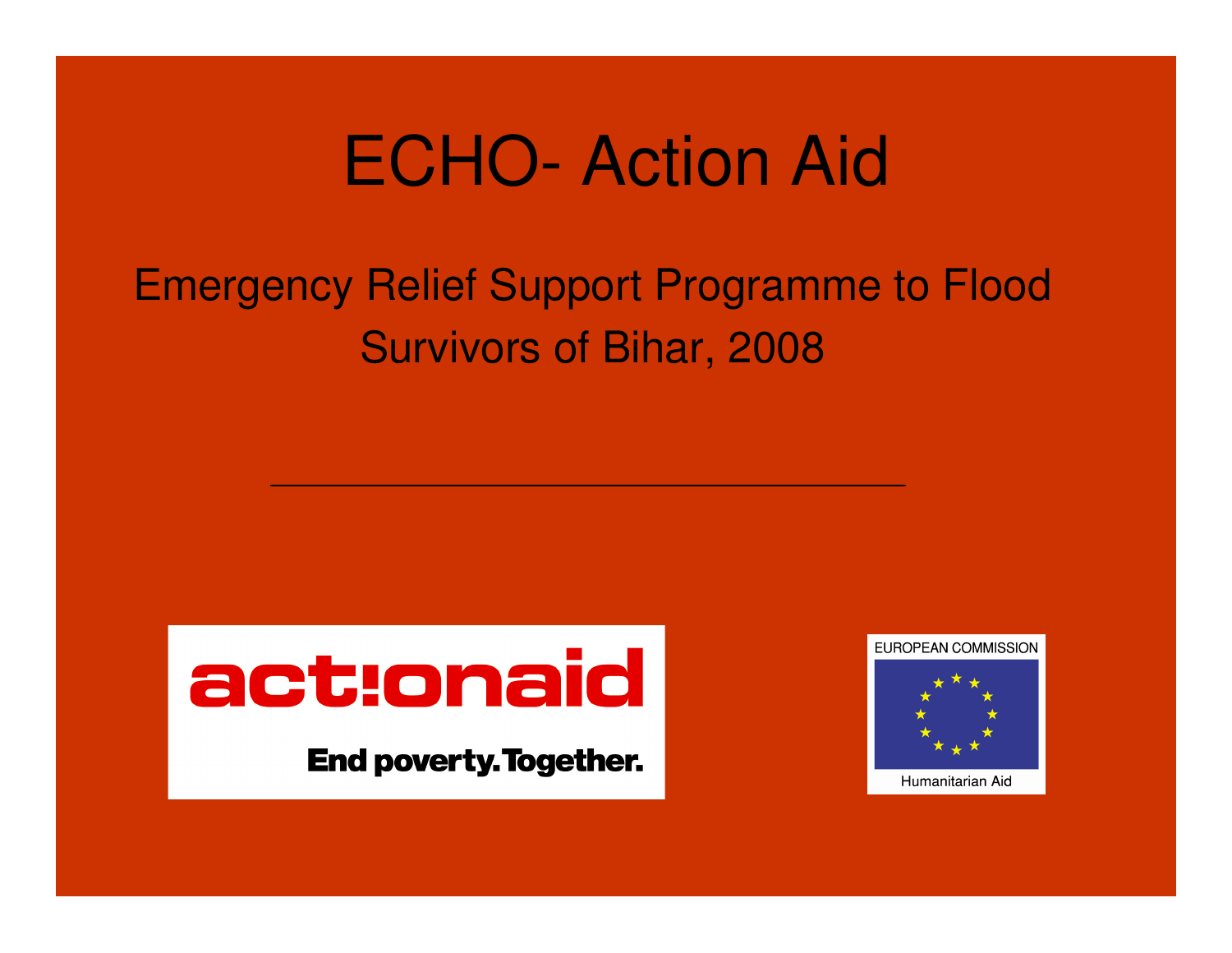#### Our response to the disaster

- •27th August organised meetings of Citizens in Patnaand a delegation met to the State Govt.
- •28<sup>th</sup> August 2008 Relief work started in three blocks Triveniganj, Raghopur and Basantpur of Supaul
- Intervention was limited to providing relief to flood victims in the relief camps
- We adopted unorganised camps where no relief reached so far

1<sup>ST</sup> September organised a rally in Patna for Civil society sensitization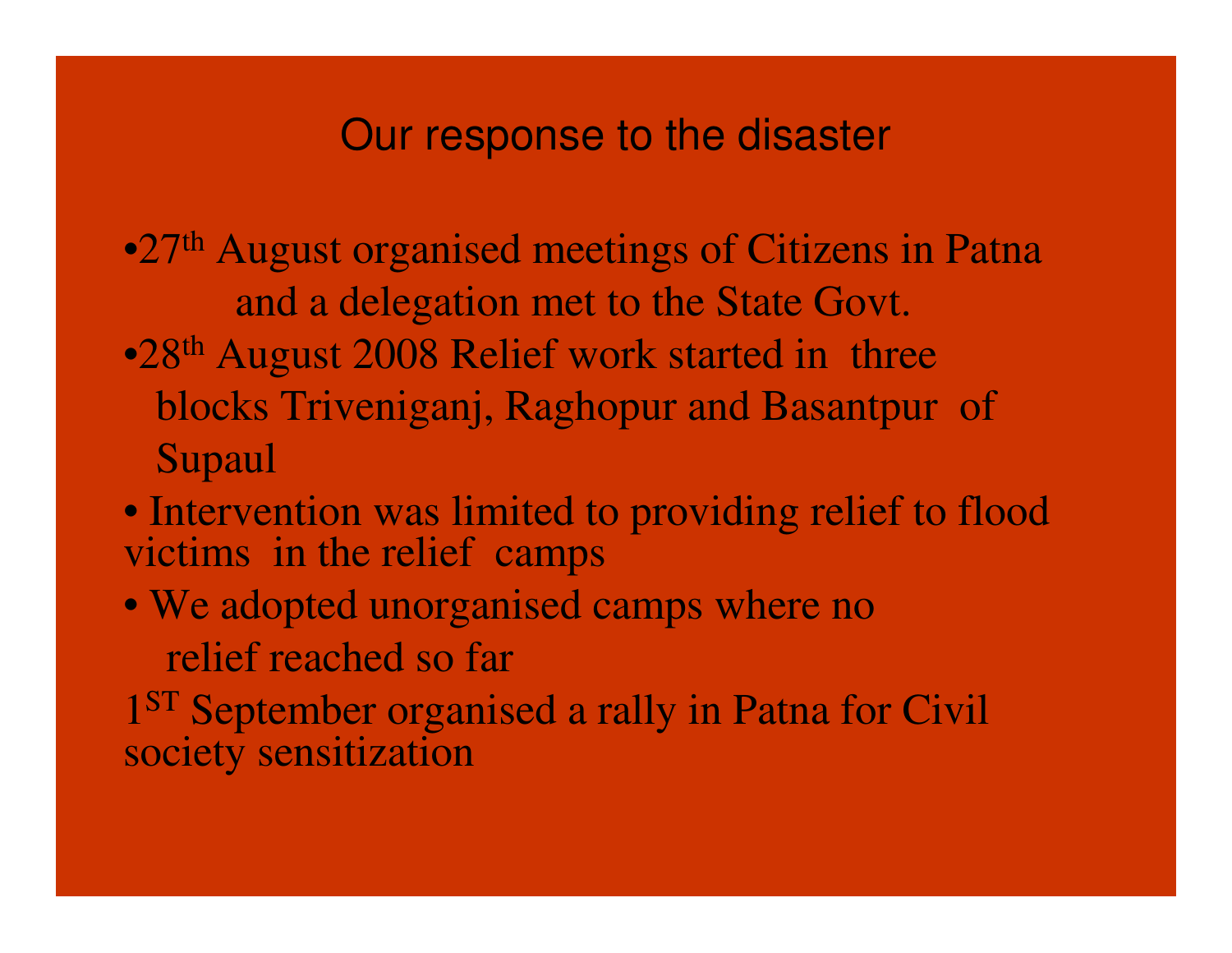# Chronology of events

- 28<sup>th</sup> August 2008: relief work started
- 29<sup>th</sup> August 2008: relief camp started in Triveniganj
- 1<sup>st</sup> September 2008: Relief camp started at Raghopur
- 1<sup>st</sup> to 3<sup>rd</sup> September Actionaid assessment team visited Supaul (Triveniganj & Raghopur)
- 4<sup>th</sup> September 2008: Tapan Mohanti from ECHO visited Supaul (Triveniganj & Raghopur)
- 20<sup>th</sup> September 2008: DM advised to close the camps and intervene into the villages
- 28<sup>th</sup> September closed all the camps
- 29<sup>th</sup> September 2008: got the permission to work in the villages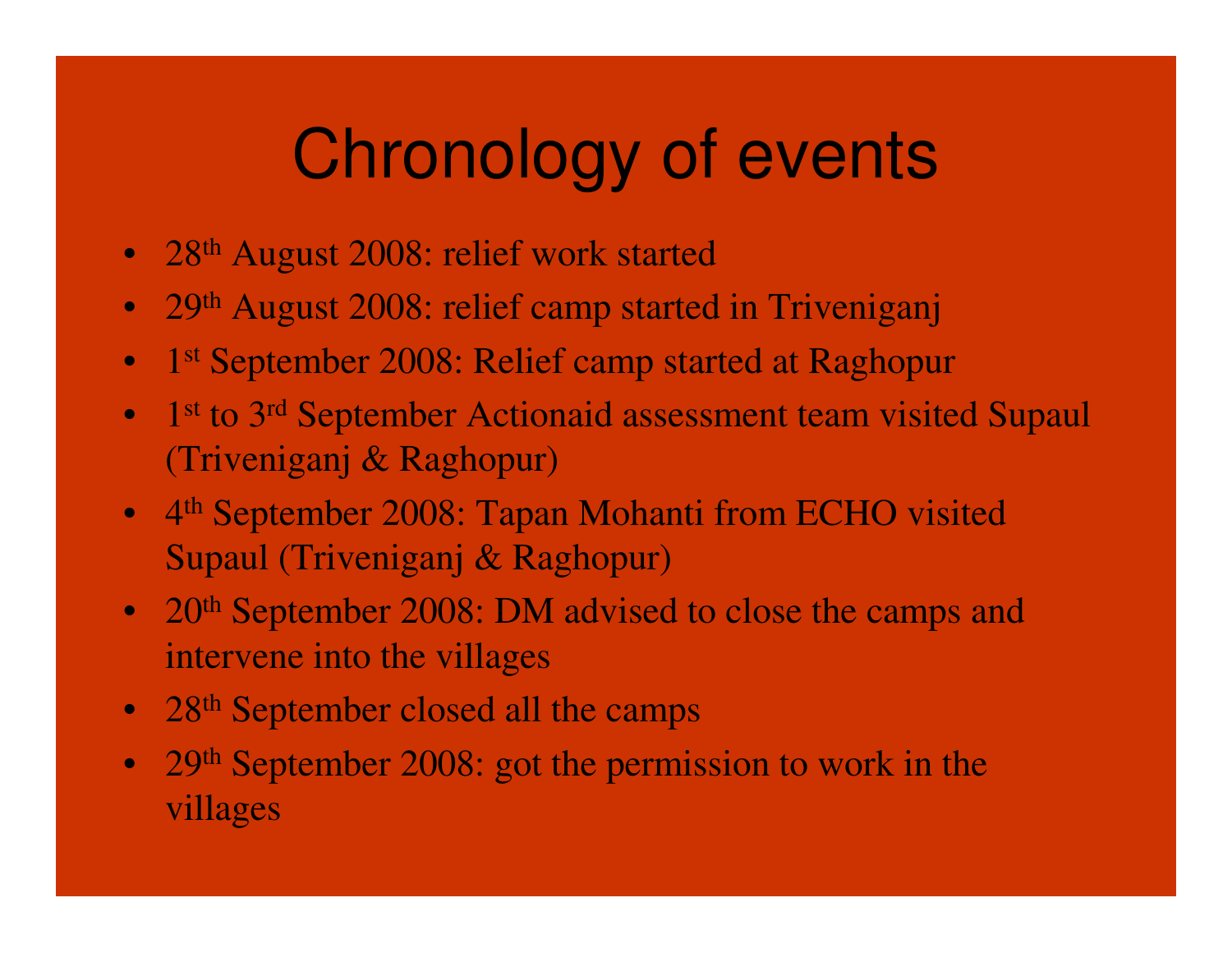### Relief Camps(28<sup>th</sup> August -28<sup>th</sup> Sept)

| <b>Block</b>                                                               | Location                      | Coverage<br>(persons) |
|----------------------------------------------------------------------------|-------------------------------|-----------------------|
| Triveniganj                                                                | 1. Near Bagla Bandh, Satsang  | 1435                  |
|                                                                            | <b>Bhawan</b>                 | 354                   |
|                                                                            | 2. Primary School, Ganeshpur  | 262                   |
|                                                                            | 3. Primary School, Narha      | 2151                  |
|                                                                            | 4. Gajhar, Hariharpatti Canal |                       |
|                                                                            | <b>Side</b>                   |                       |
| Raghopur                                                                   | 5. Simrahi Bazaar             | 262                   |
|                                                                            | 6. Thalha-Champa Nagar        | 1243                  |
| <b>Basantpur</b><br>(handed over to<br>government after<br>couple of days) | 7. Rajpur Canal               | 1500                  |
| Total                                                                      | 7 camps                       | 7207                  |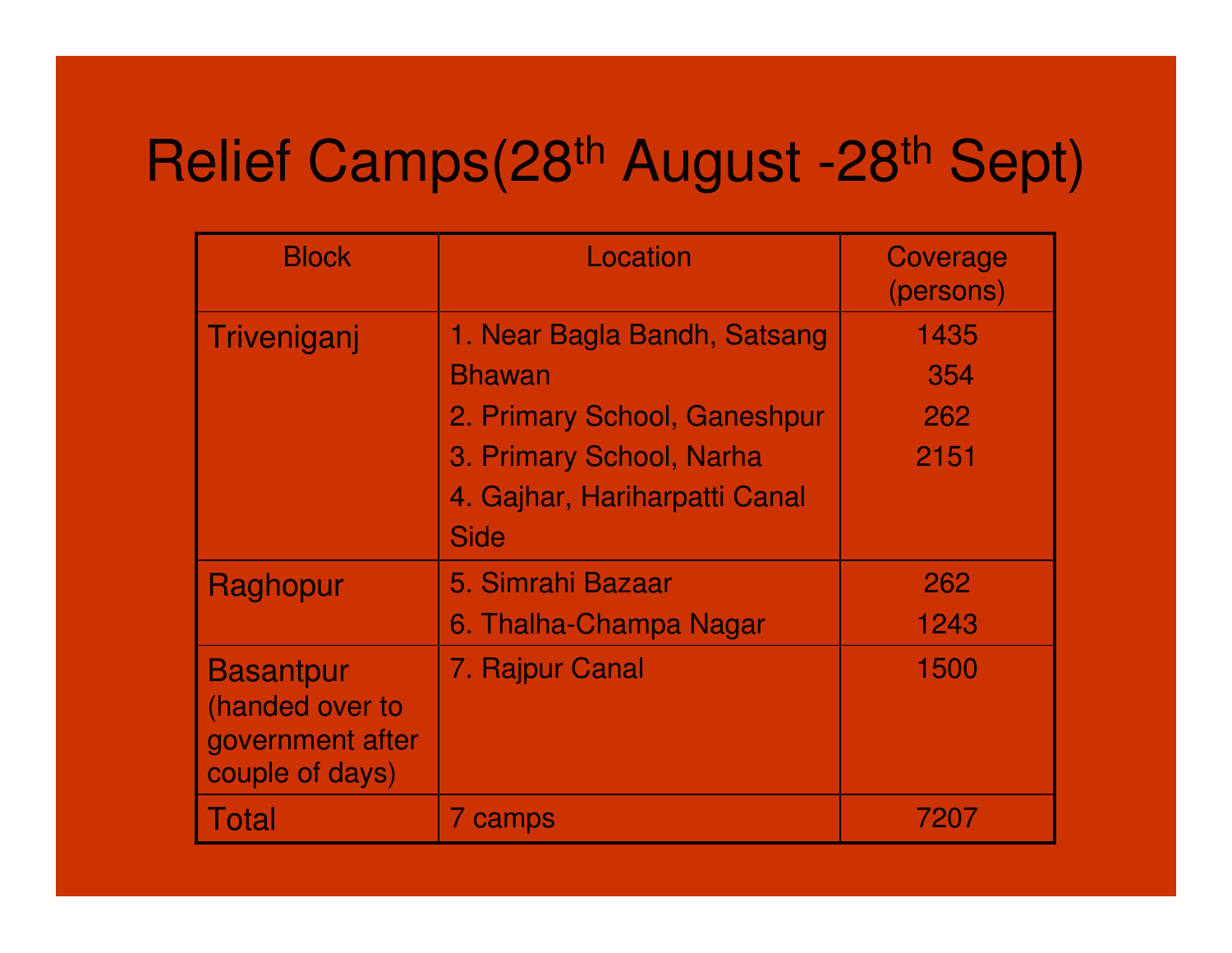# Types of support

- $\bullet$ Cooked food to displaced persons
- $\bullet$  Supplementary nutrition to pregnant and lactating women
- $\bullet$ Temporary shelter
- $\bullet$ Safe drinking water-
- $\bullet$ Health care
- $\bullet$ **Sanitation**
- $\bullet$ Safety in camps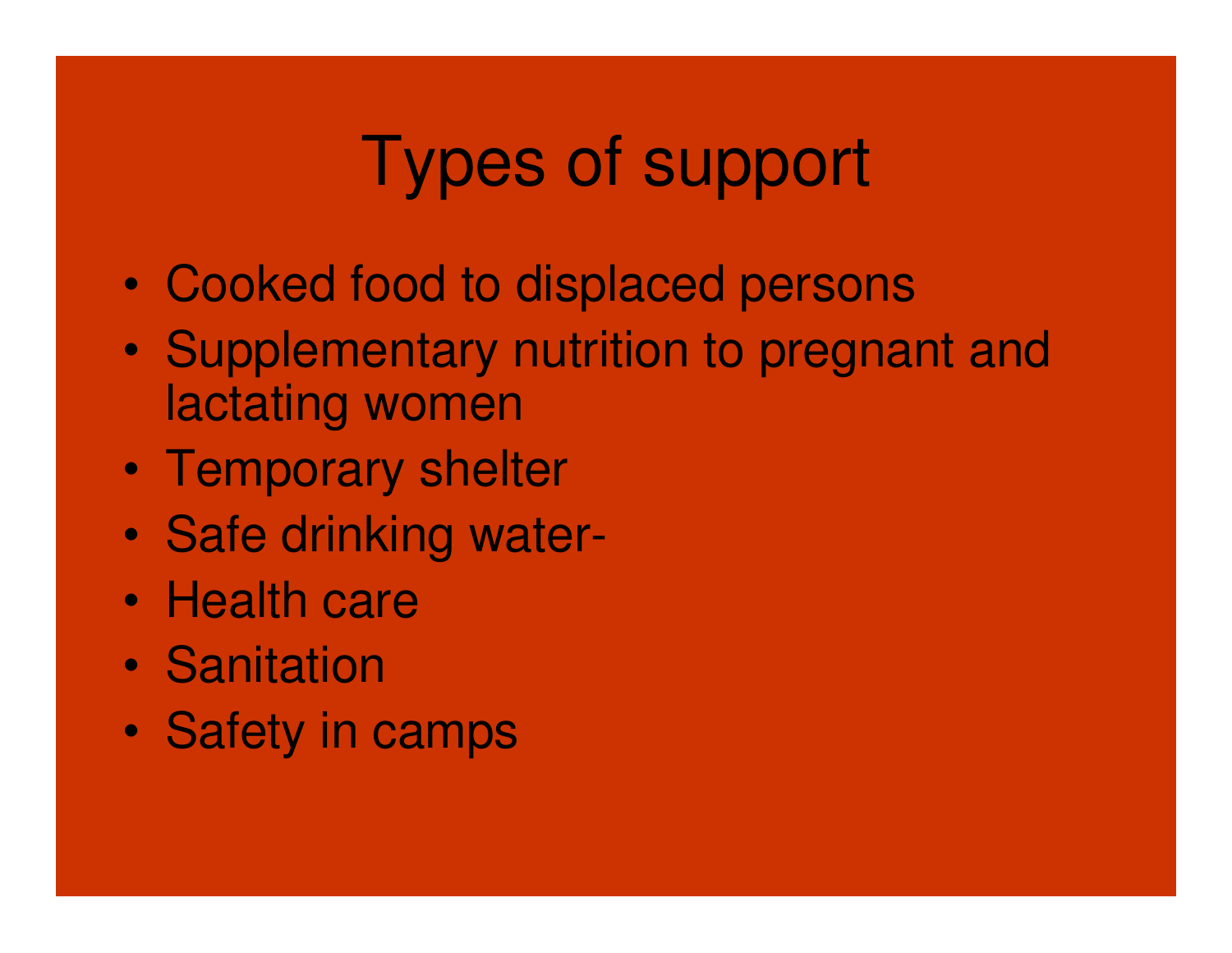# Type of support

- $\bullet$ Roza kit to Muslims
- $\bullet$ **Counseling**
- $\bullet$ Recreation to children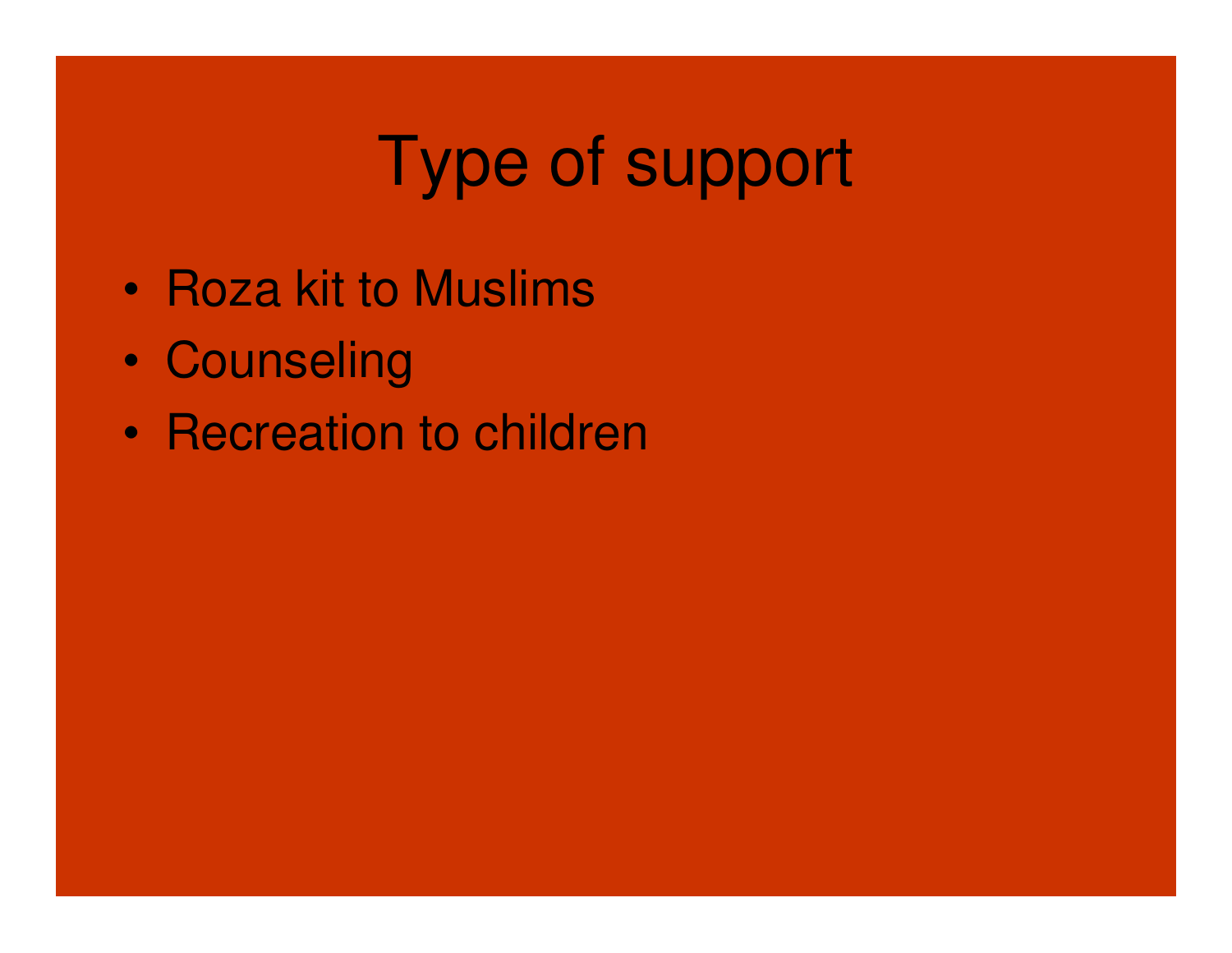# Food Support

- Ready to Eat items: Flattened Rice, Jaggery,Sattu and Salt (for breakfast)
- Lunch & Dinner: Rice, Pulse, Vegetable (Potato & Soya chunks) and Khitchri
- Food chart depicting menu and quantity was pasted in camps for transparency
- We ensured food with required calorific values per person (2200 calorie-children 1200-1500) cals, Pregnant/lactating women-2600 cals)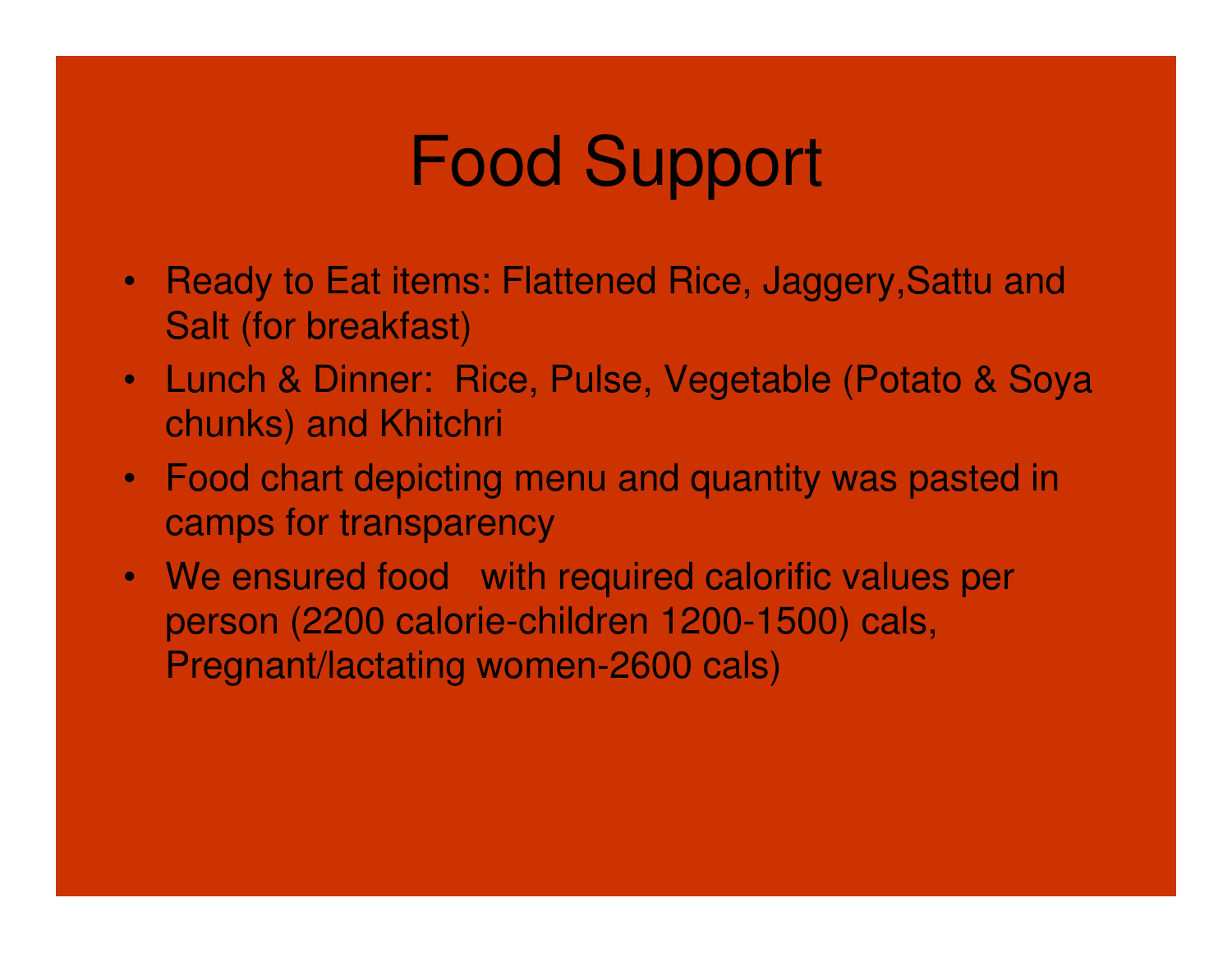## Non-Food Items

- $\bullet$ Temporary Shelter: 2 tarpaulin sheets (15ft / 12ft)
- $\bullet$ Water Storage: jerry cane (20ltrs) for storing of water with halogen tablets
- $\bullet$ Provision of light: petromax, candle & match box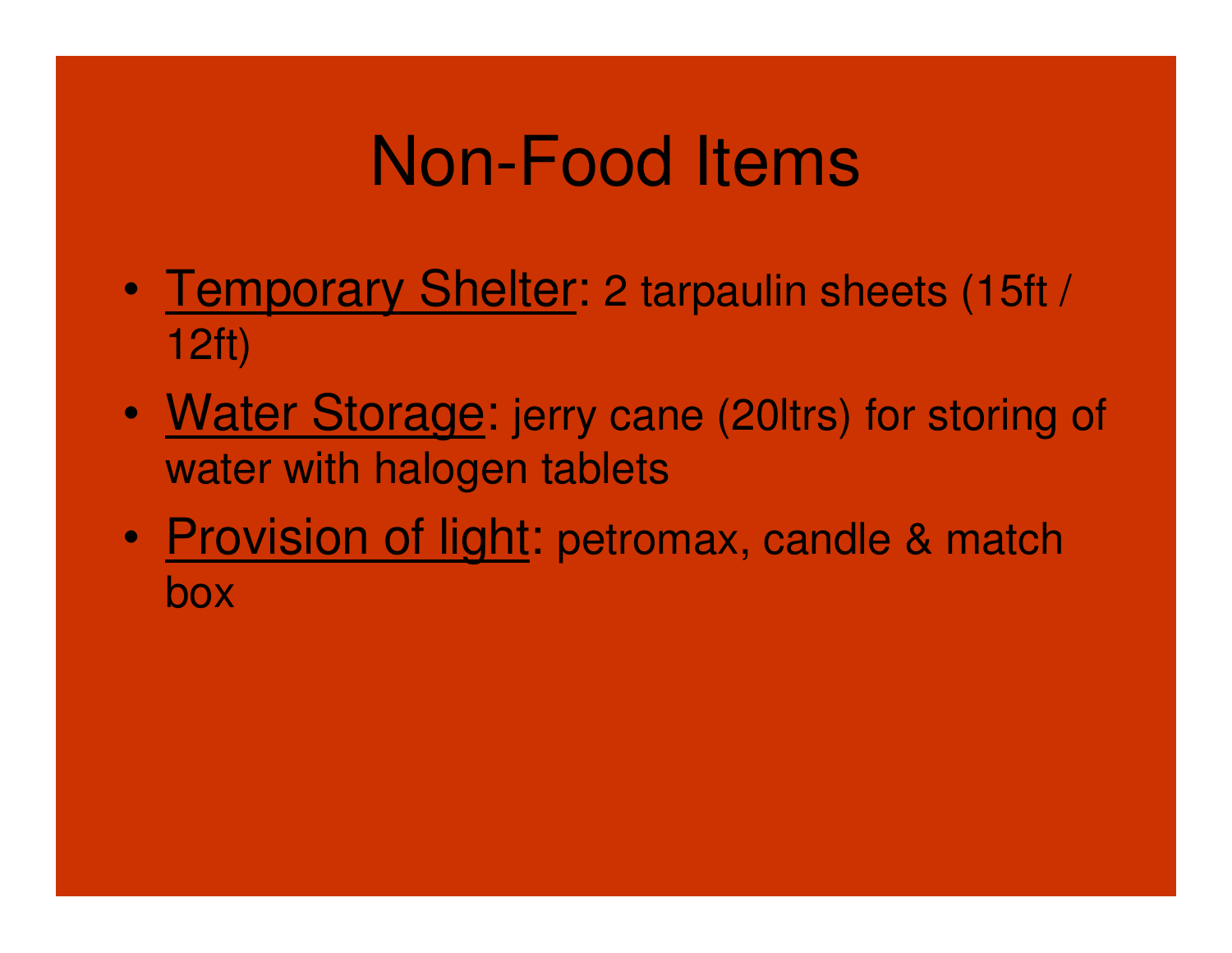#### Health, hygiene & drinking water

- Health camp: camps were organised, medicine distributed and serious cases referred to the government health centres
- Health kit : includes ORS packets, halogen tablets, bleaching powder, sanitary napkins and first aid materials, mosquito coils also provided to the camp inmates
- Personal hygiene: families were given toilet soaps and detergent with buckets and mugs for common usage for bathing and washing cloth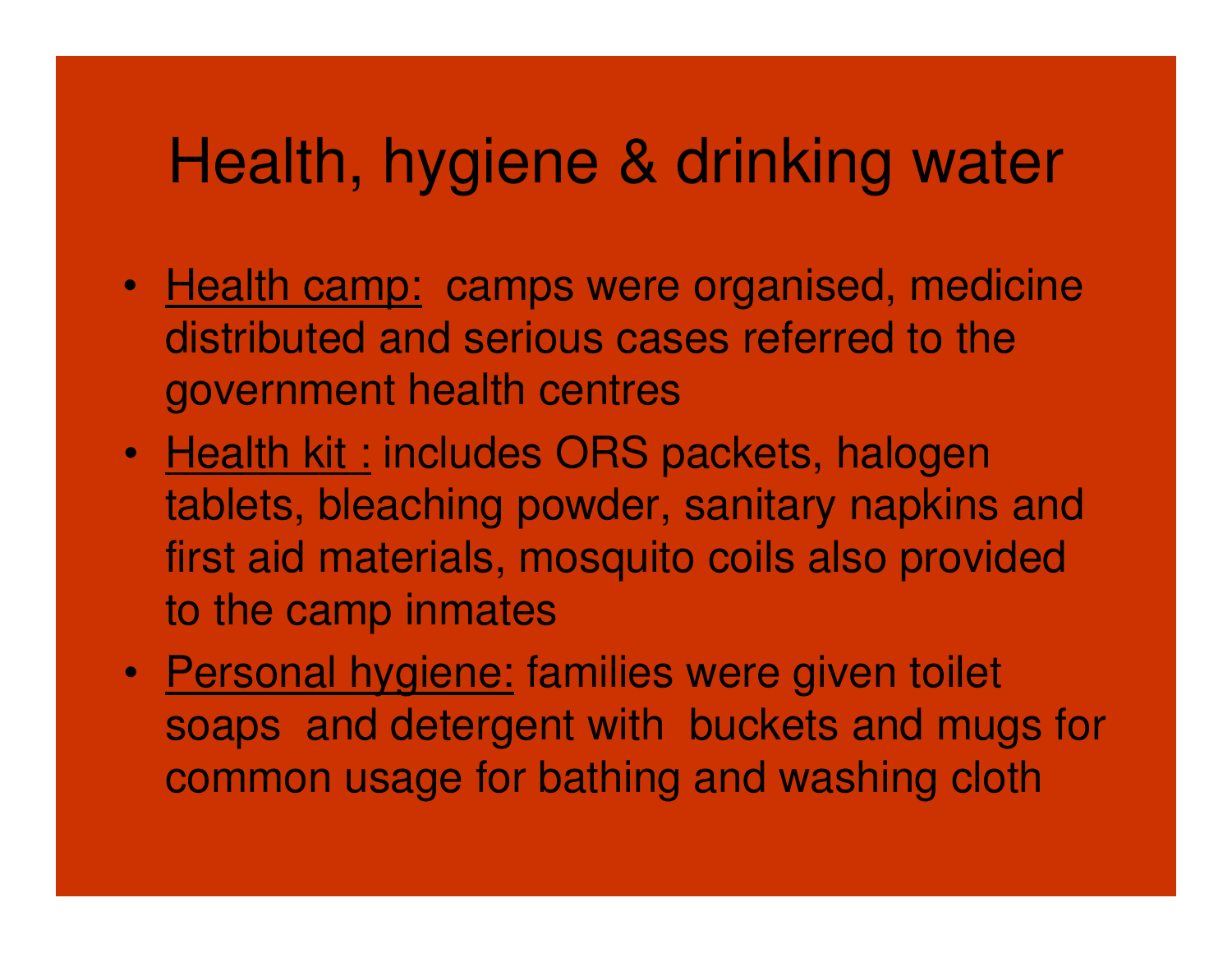#### Health, hygiene & drinking water

- Sanitation facilities: temporary separate enclosures for women at every camp
- <u>Hand-pump installation:</u> new hand pumps installed and other hand pumps disinfected and made ready to use

#### **Other activity**

- Recreation activity**:** regular games were organised among children
- Adequate light arrangements in the camps and volunteers for security of women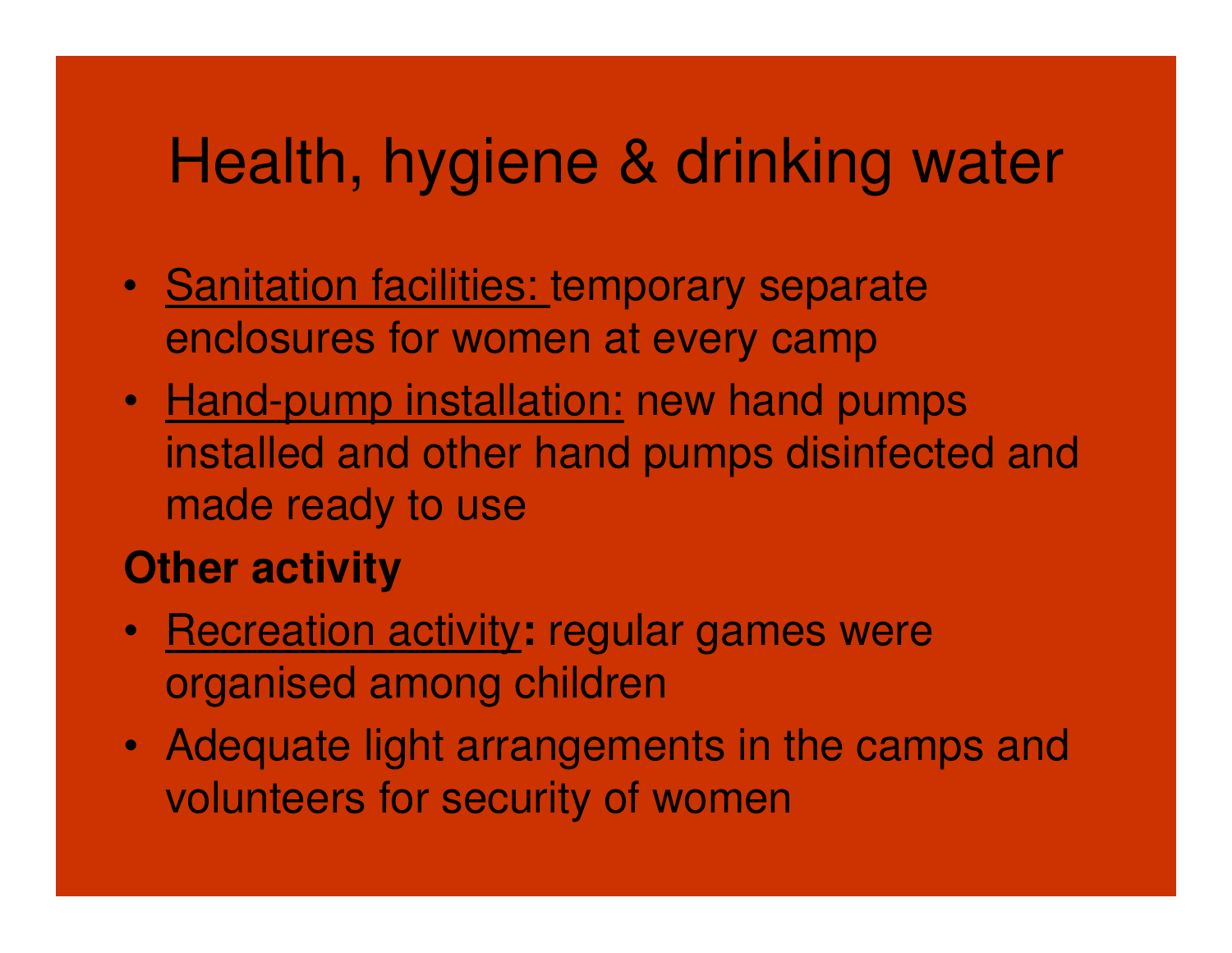#### Immediate support in camps

| <b>Sr</b>                | <b>Support under</b><br><b>ECHO</b>     | <b>Triveniga</b><br>nj   | <b>Raghopur</b> | <b>Total</b> |
|--------------------------|-----------------------------------------|--------------------------|-----------------|--------------|
|                          | <b>Total No. of</b><br>Camps            | $\overline{\mathcal{A}}$ | $\overline{2}$  | 6            |
|                          | <b>Food support in camps</b>            |                          |                 |              |
|                          | <b>Ready to eat food</b><br>(breakfast) | 4202                     | 1505            | 5707         |
| $\overline{2}$           | <b>Cooked meal</b>                      | 4202                     | 1505            | 5707         |
| $\mathbf{3}$             | Dry ration                              |                          | $\sim$          |              |
| $\overline{\mathcal{A}}$ | <b>Nutrition support</b>                | 113                      | 82              | 195          |
| 5                        | <b>Roza kit to</b><br><b>Muslims</b>    | 45                       | 12              | 57           |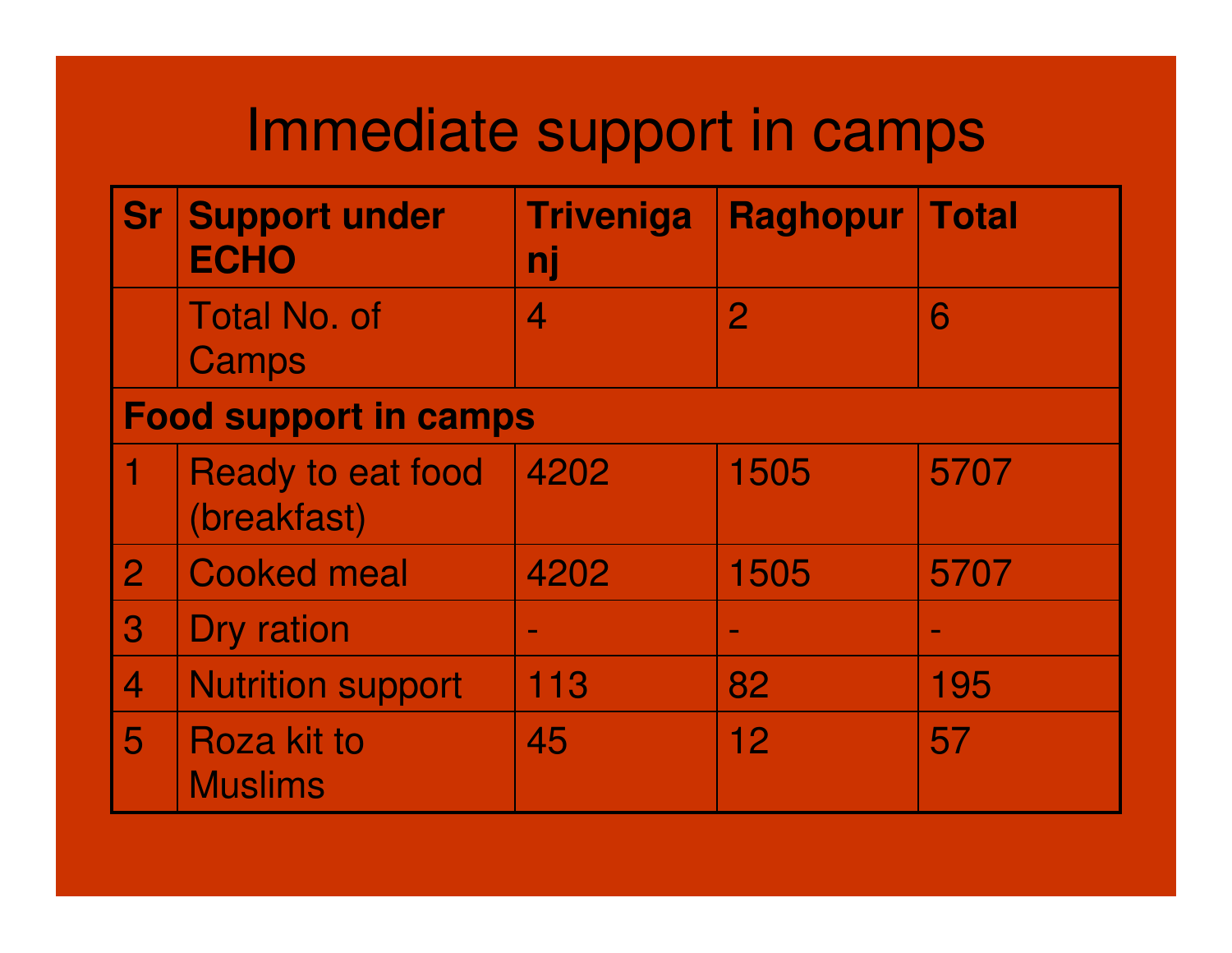#### Immediate support in camps

|                | <b>Sr Support under</b><br><b>ECHO</b>           | <b>Triveniga</b><br>nj | <b>Raghopur</b> | <b>Total</b> |
|----------------|--------------------------------------------------|------------------------|-----------------|--------------|
|                | <b>Temporary shelter, water &amp; sanitation</b> |                        |                 |              |
| 6              | <b>Tarpaulin sheets</b>                          | 412                    | 356             | 768          |
| $\overline{7}$ | Jerry cans for<br>water storage                  | 400                    | 356             | 786          |
| 8              | <b>Halogen and</b><br>bleaching                  | 8000                   | 3000            | 11000        |
| 9              | <b>Installation of hand</b><br>pumps             |                        | 3               |              |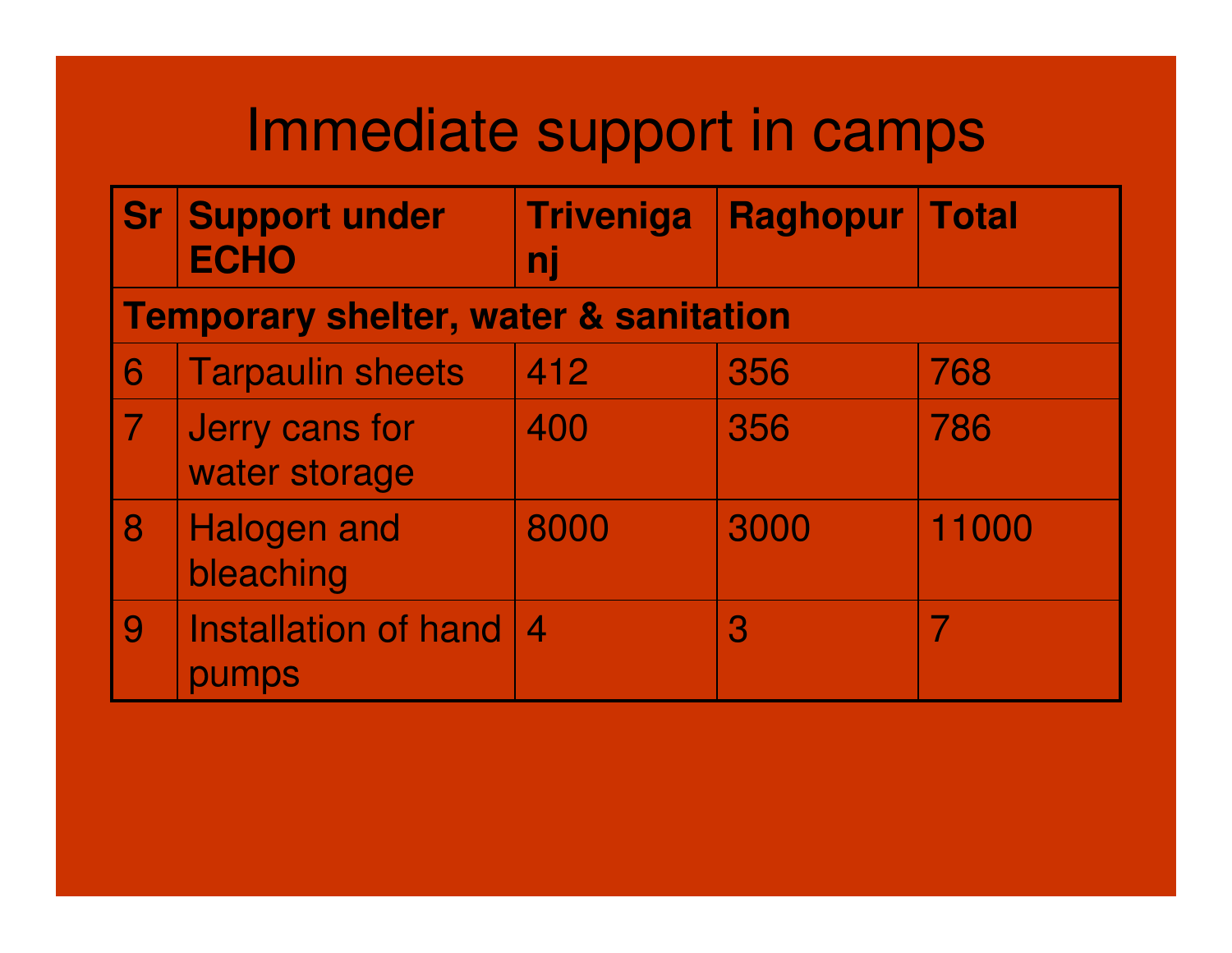#### Immediate support in camps

|                 | <b>Sr Support under</b><br><b>ECHO</b>              | <b>Triveniga</b><br>nj | <b>Raghopur</b> | <b>Total</b> |
|-----------------|-----------------------------------------------------|------------------------|-----------------|--------------|
|                 | <b>Health care support</b>                          |                        |                 |              |
| 10              | <b>ORS</b>                                          | 2000                   | 1000            | 3000         |
| 11              | <b>MC kit</b>                                       | 400                    | 250             | 650          |
| 12 <sub>1</sub> | <b>Hygiene and</b><br>sanitation<br>awareness drive | $\overline{3}$         | $\overline{3}$  | 6            |
| 13              | Light<br>arrangements                               | 4                      | 4               | 8            |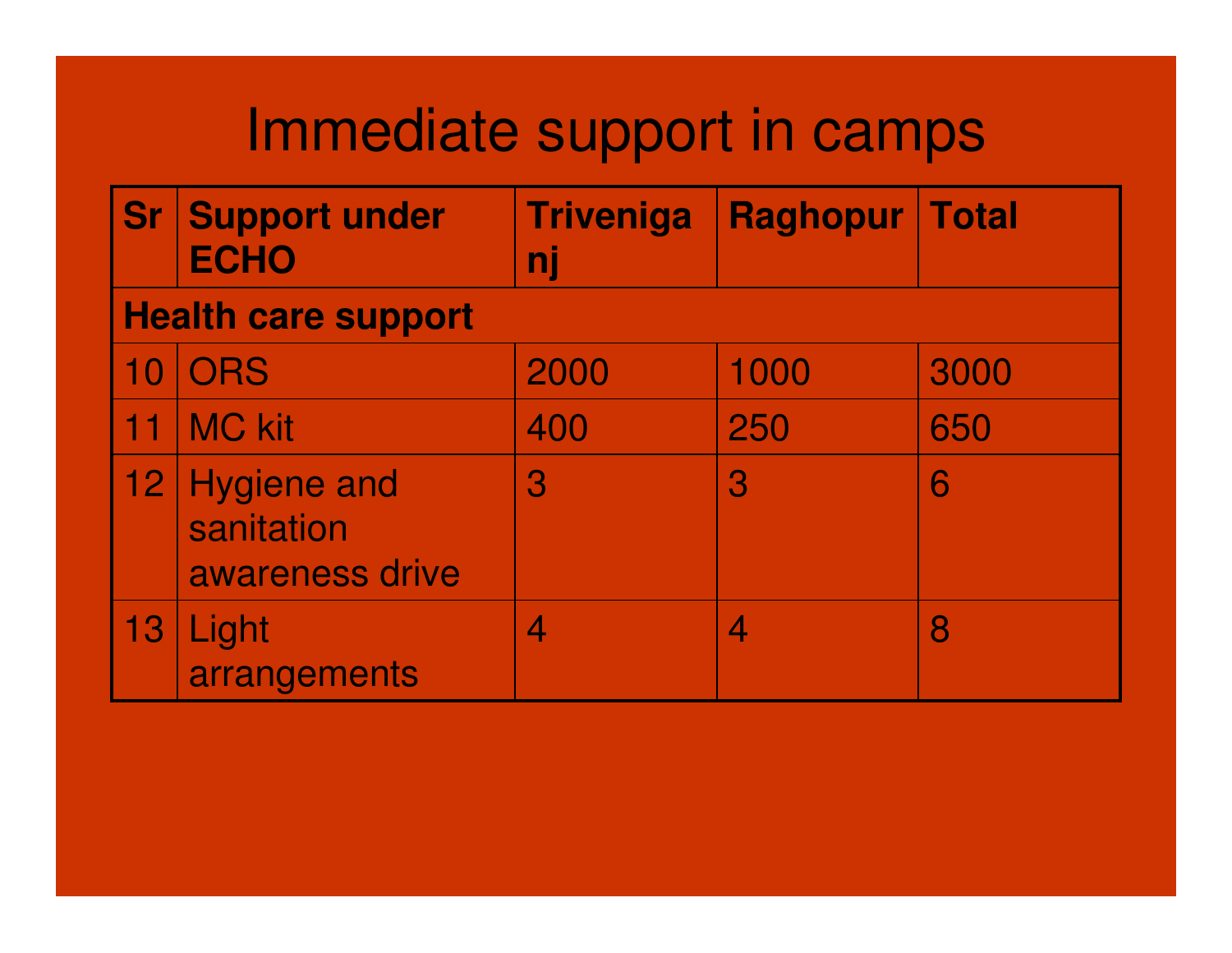#### Support from own resources

| <b>Sr</b>                | <b>Support under</b><br><b>Actionaid</b>                   | <b>Triveniga</b><br>nį | <b>Raghopu</b><br>r | <b>Basantpu</b><br>r | <b>Total</b> |
|--------------------------|------------------------------------------------------------|------------------------|---------------------|----------------------|--------------|
|                          | <b>Total persons in</b><br>camps                           | 750                    | 1505                | 1500                 | 3705         |
|                          | <b>Food support in camps</b>                               |                        |                     |                      |              |
|                          | <b>Ready to Eat</b><br>food (persons)                      | 750                    | 1505                | 1500                 | 3705         |
| $\overline{2}$           | <b>Cooked meal</b>                                         | 750                    | 1505                | 1500                 | 3705         |
| 3                        | <b>Supplementary</b><br>food pregnaant/<br>lactating women | 100                    | 60                  | 40                   | 200          |
| $\overline{\mathcal{L}}$ | Roza kit to<br><b>Muslims</b>                              | 45                     | 12                  | $\sim$               | 57           |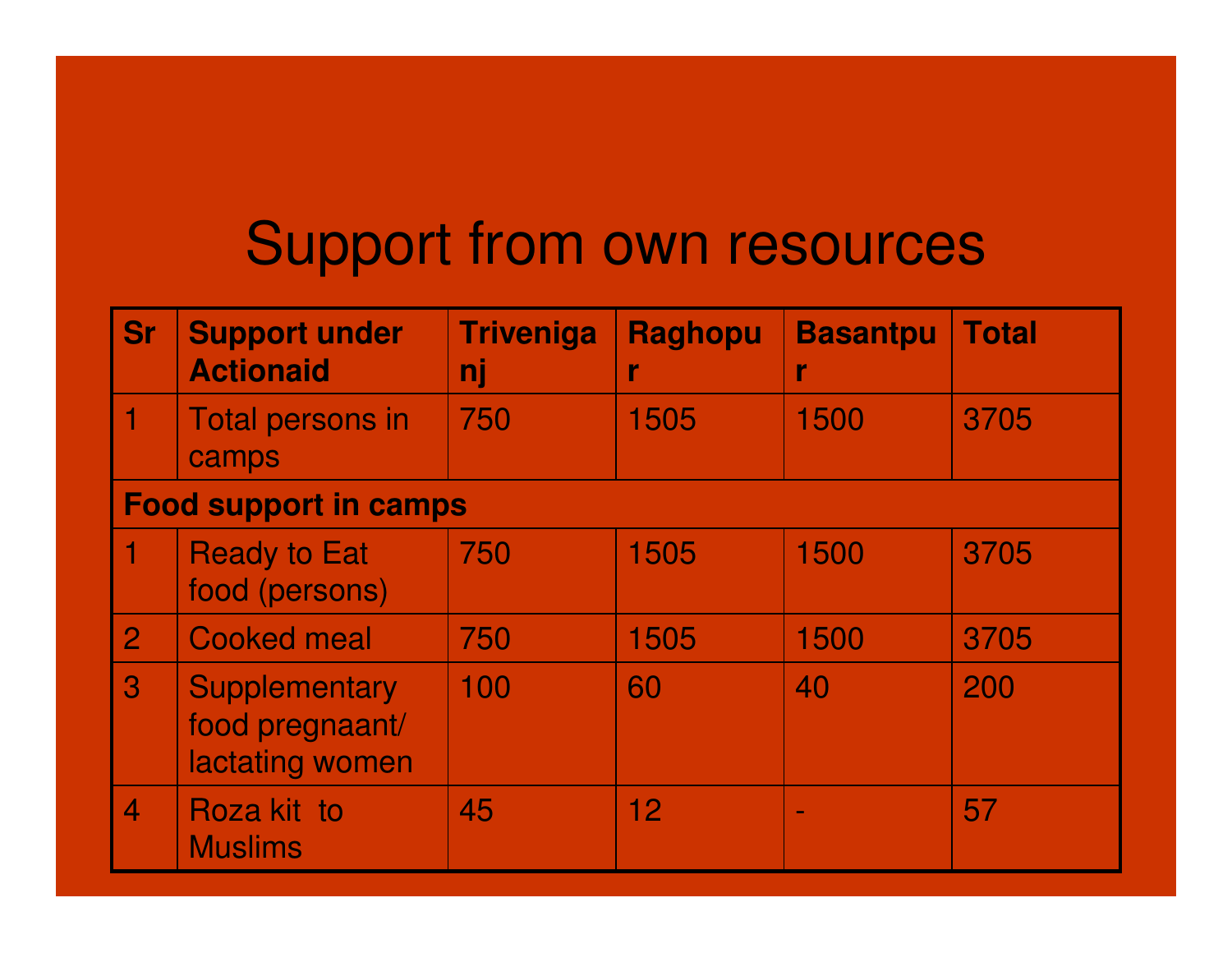### Support in camps by Actionaid

| <b>Sr</b>      | <b>Support</b><br>under<br><b>Actionaid</b>                 | <b>Trivenig</b><br>anj | <b>Raghop</b><br><b>ur</b> | <b>Basant</b><br>pur | <b>Total</b> |
|----------------|-------------------------------------------------------------|------------------------|----------------------------|----------------------|--------------|
|                | <b>Temporary shelter, water, sanitation and Health care</b> |                        |                            |                      |              |
| 5              | <b>Tarpaulin</b><br>sheets                                  | 500                    | 200                        | 200                  | 900          |
| 6              | <b>Jerry canes</b>                                          | 150                    | 100                        | 200                  | 450          |
| $\overline{7}$ | Installation of<br>hand pumps                               | 1                      | $\overline{2}$             | $\overline{2}$       | 5            |
| 8              | Halogen<br>tablets                                          | 500                    | 500                        | 500                  | 1500         |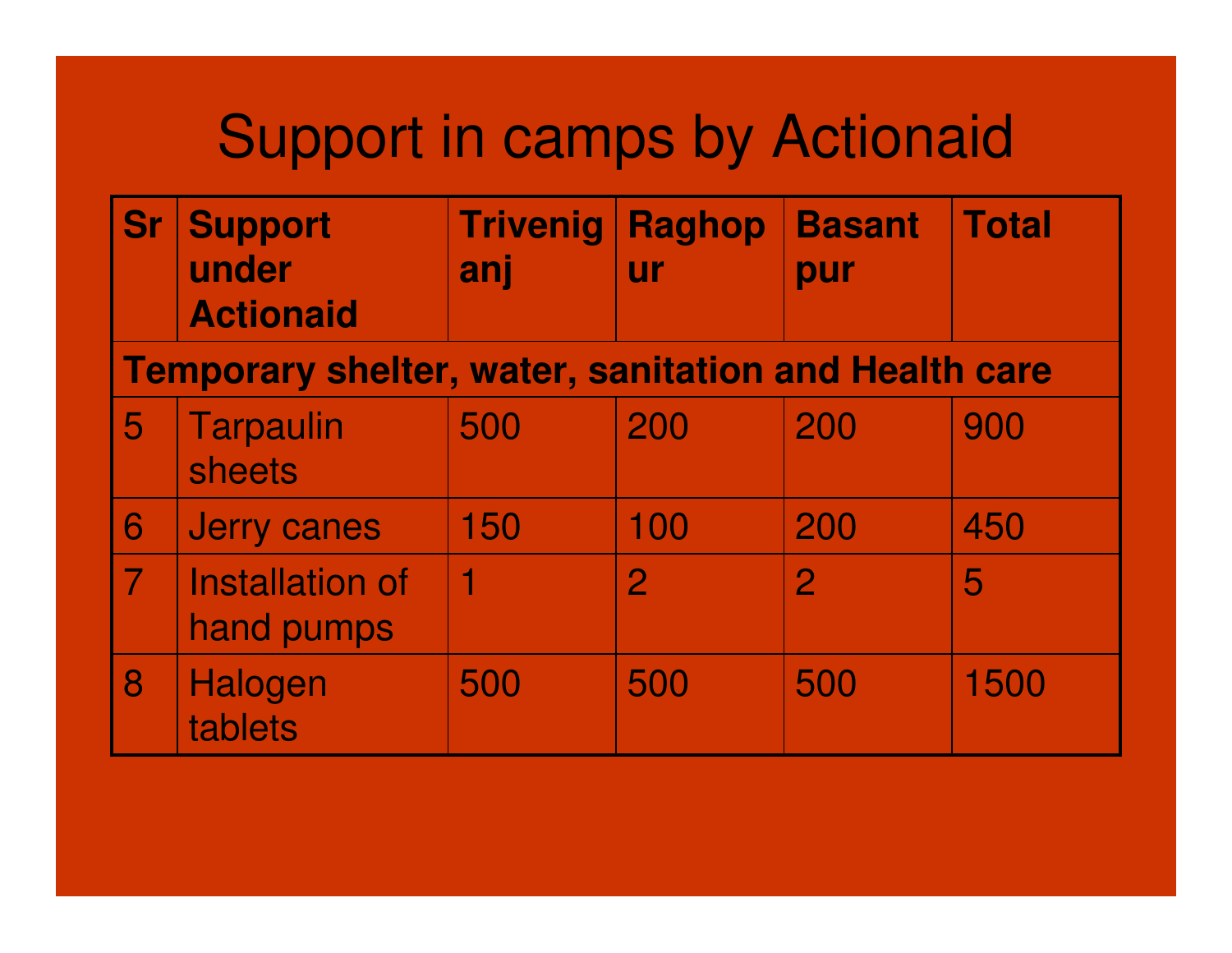### Support in camps by Actionaid

| <b>Sr</b>       | <b>Support under</b><br><b>Actionaid</b>            | <b>Triveniga</b><br>nj | <b>Raghopu</b><br>r      | <b>Basantpu</b> | <b>Total</b>    |
|-----------------|-----------------------------------------------------|------------------------|--------------------------|-----------------|-----------------|
| 9               | <b>Family hygiene</b><br>kit                        | 30                     | 30                       | $\sim$          | 60              |
| 10              | <b>ORS</b>                                          | 500                    | 500                      | 500             | 1500            |
| 11              | <b>Hygiene and</b><br>sanitation<br>awareness drive | $\overline{2}$         | 3                        |                 | 5               |
| 12 <sub>1</sub> | <b>Health camps</b>                                 | 6                      | $\overline{\mathcal{A}}$ | $\overline{2}$  | 12 <sub>2</sub> |
| 13              | <b>Medicines (worth)</b><br>in $Rs.$ )              | 50000                  | 40000                    | 35000           | 125000          |
| 14              | <b>DDK</b>                                          | 50                     | 50                       | 50              | 150             |
| 15              | <b>Candle and</b><br>match boxes                    | 2000                   | 1500                     | 1500            | 5000            |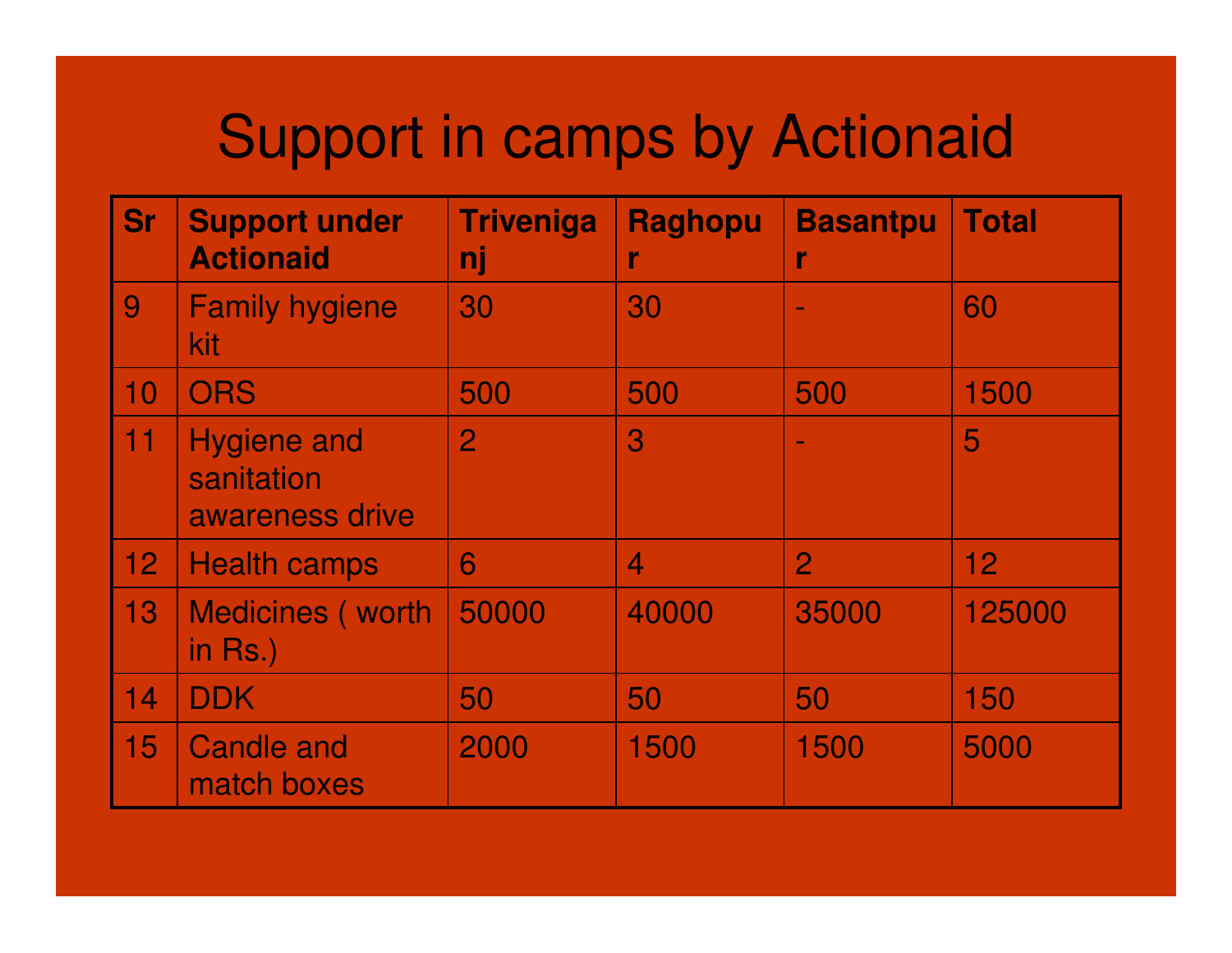## Interventions in villages( 29th Sept. onwards)

- $\bullet$  29 September we got the permission to work in the villages
- $\bullet$ Five villages identified for the intervention
- $\bullet$  Thalha East, Satanpatti and Mahinathpurin Raghopur block
- $\bullet$ Laxminiya and Piluaha in Triveniganj block
- $\bullet$  Now expanded in 5 villages in Raghopur and 9 villages of Triveniganj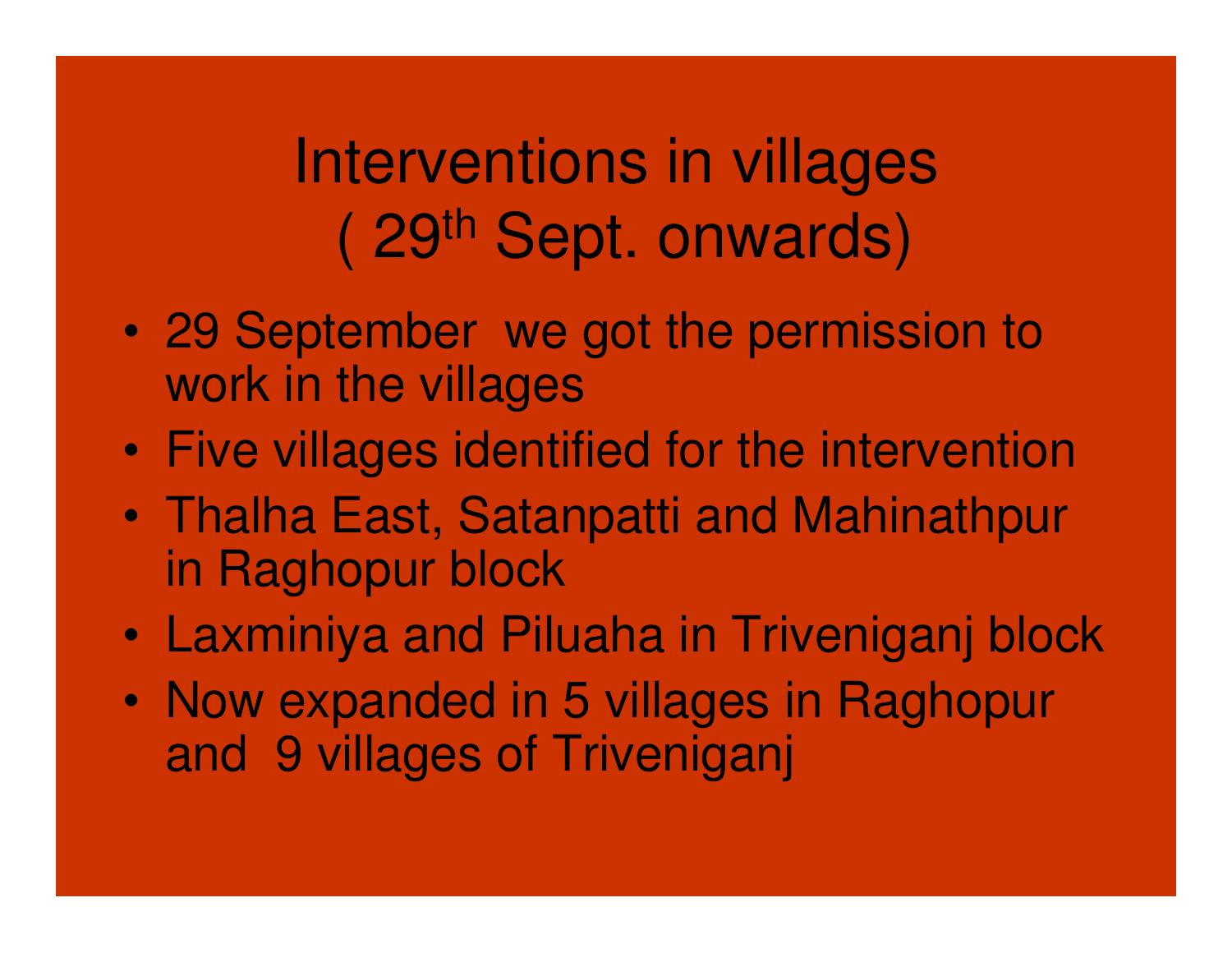# The details of villages covered

| <b>Sr</b>      | <b>Blocks</b>      | Panchayat        | <b>Village</b>         | Family | <b>Populatio</b><br>n |
|----------------|--------------------|------------------|------------------------|--------|-----------------------|
| 1              | Raghopur           | Champanagar      | Thalha<br>East         | 311    | 1489                  |
| $\overline{2}$ |                    |                  | <b>Satanpat</b><br>ti  | 176    | 763                   |
| 3              |                    |                  | <b>Mahinath</b><br>pur | 120    | 616                   |
|                |                    | <b>Sub Total</b> |                        | 607    | 2868                  |
| $\overline{4}$ | Triveniganj        | Piluaha          | Laxminiy<br>a          | 546    | 2372                  |
| 5              |                    |                  | Piluaha                | 368    | 1653                  |
|                | <b>Sub Total</b>   | 914              | 4025                   |        |                       |
|                | <b>Grand Total</b> |                  |                        |        | 6893                  |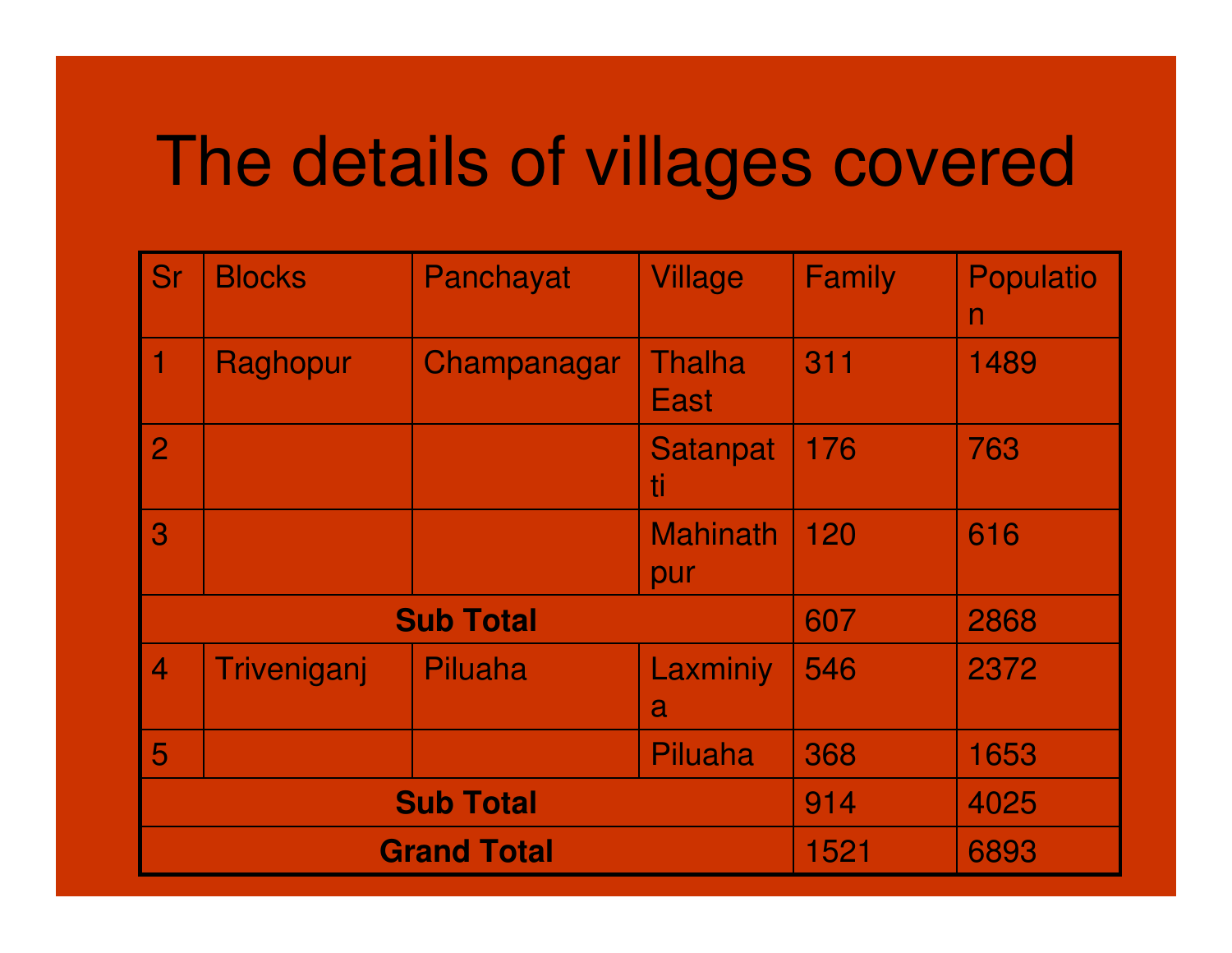# Type of support in Villages

| <b>Sr</b>      | <b>Support under ECHO</b>                                           | Triveniganj    | <b>Raghopur</b> | <b>Total</b> |
|----------------|---------------------------------------------------------------------|----------------|-----------------|--------------|
|                | <b>Total villages</b>                                               | $\overline{2}$ | 3               | 5            |
|                | <b>Food support</b>                                                 |                |                 |              |
| 1              | Dry ration (45 days)<br>(Total Family)                              | 914            | 607             | 1521         |
| $\overline{2}$ | <b>Nutrition support</b><br>(supplementary food) /<br>total persons | 79             | 116             | 195          |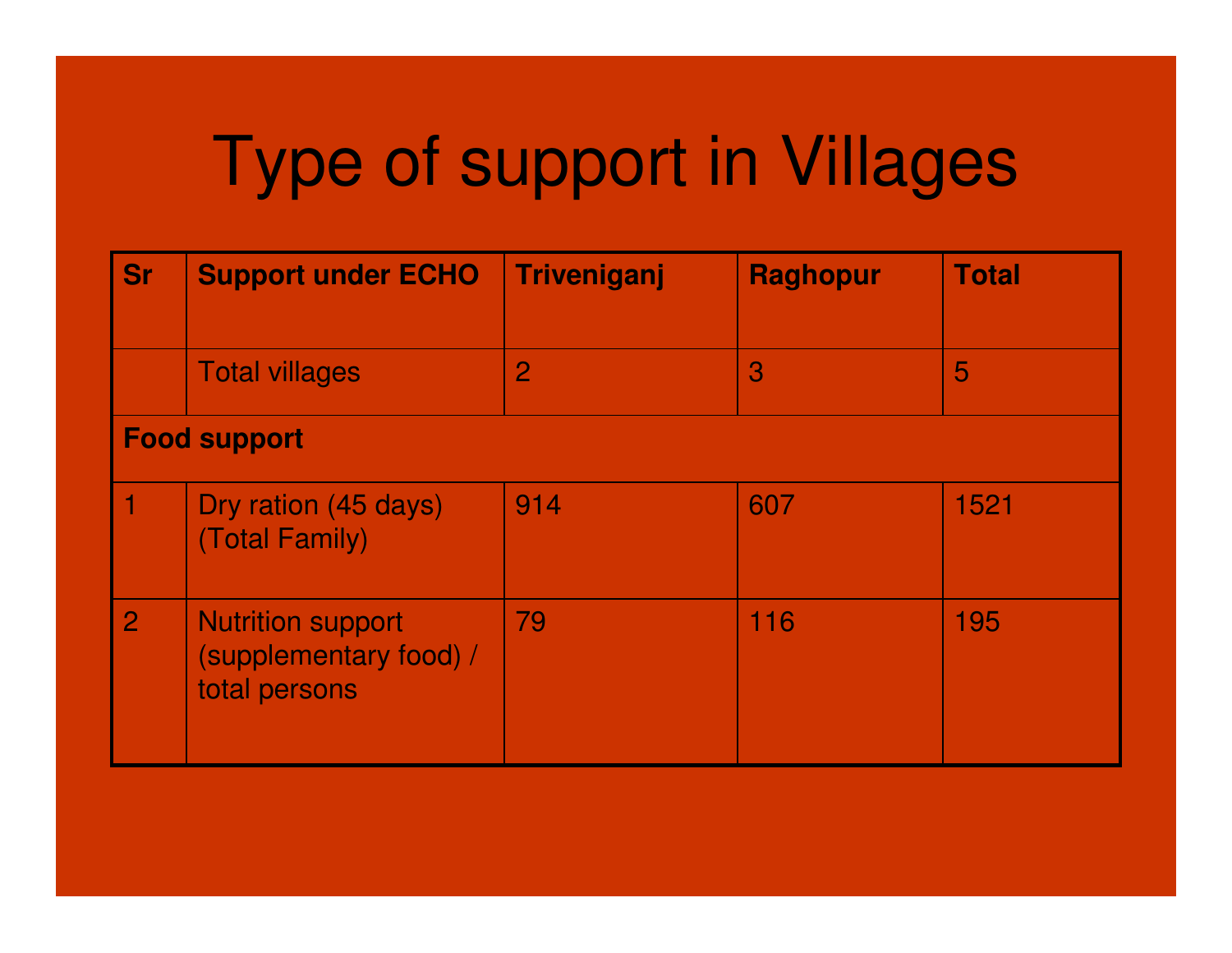# Support in Villages

| <b>Sr Support under</b> | Triveniganj Raghopur Total |  |
|-------------------------|----------------------------|--|
| <b>ECHO</b>             |                            |  |

#### **Temporary shelter, water, sanitation and health care**

| 3 | <b>Tarpaulin sheets</b>              | 1067 | 1020        | 2087 |
|---|--------------------------------------|------|-------------|------|
| 4 | <b>Jerry cans</b>                    | 700  | 200         | 900  |
| 5 | <b>Hand pump</b><br>installation     |      | $\mathbf 2$ |      |
| 6 | <b>Disinfection of</b><br>hand pumps | 159  | 107         | 267  |
|   | <b>Repairing of</b><br>hand pumps    | 97   | 50          | 147  |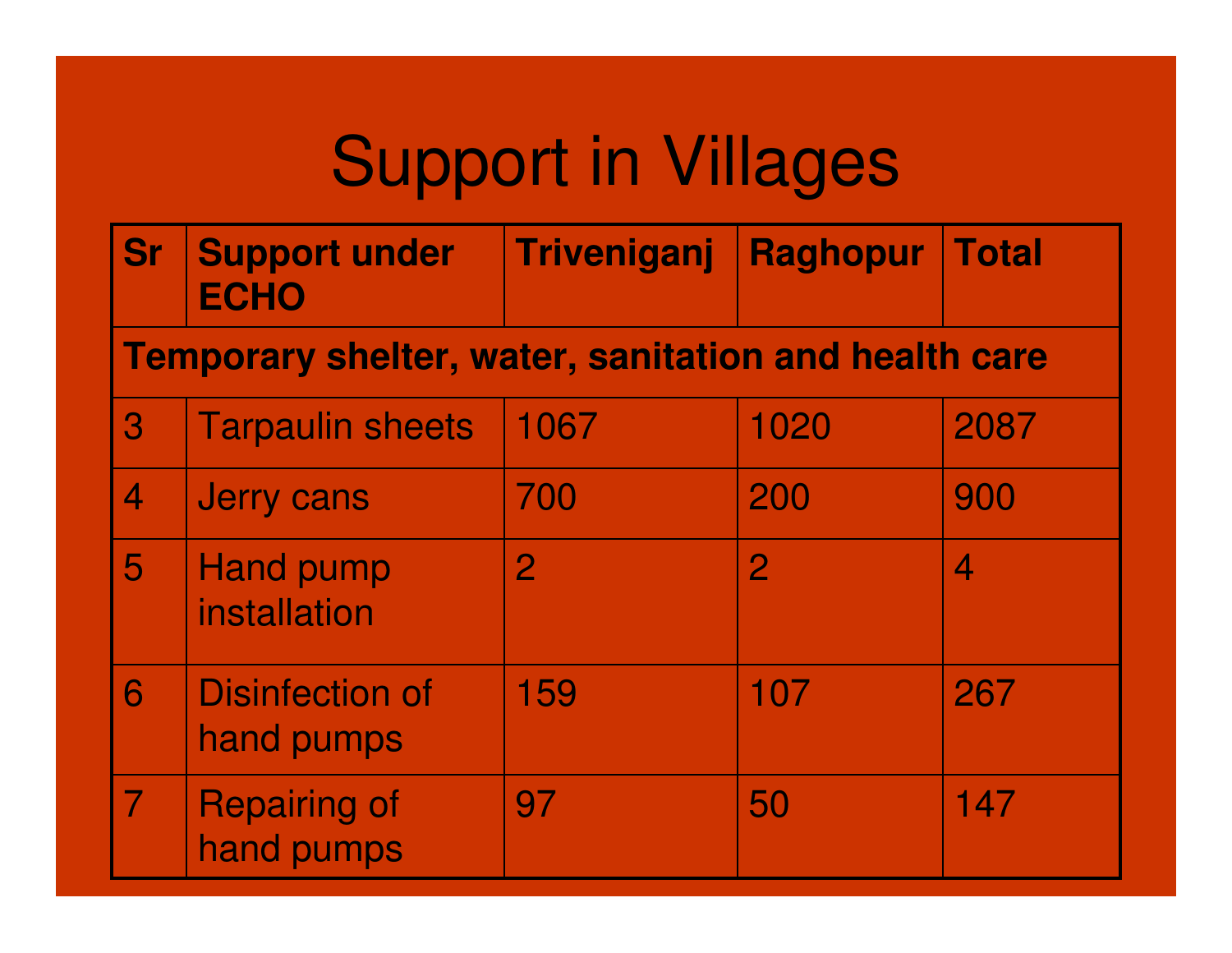## Type of support in the villages

| <b>Sr</b>       | <b>Support under</b><br><b>ECHO</b>        | <b>Triveniganj</b> | <b>Raghopur</b> | <b>Total</b> |
|-----------------|--------------------------------------------|--------------------|-----------------|--------------|
|                 | <b>Health Care</b>                         |                    |                 |              |
| 8               | <b>ORS</b>                                 | 1500               | 900             | 2400         |
| 9               | Halogen tab. &<br><b>Bleaching powder</b>  | 10000              | 5000            | 15000        |
| 10              | <b>MC kit</b>                              | 1398               | 702             | 2100         |
| 11              | <b>Medicine box</b><br>(Actionaid support) | 9                  | 6               | 15           |
| 12 <sub>2</sub> | <b>DDK (Actionaid</b><br>support)          | 150                | 75              | 225          |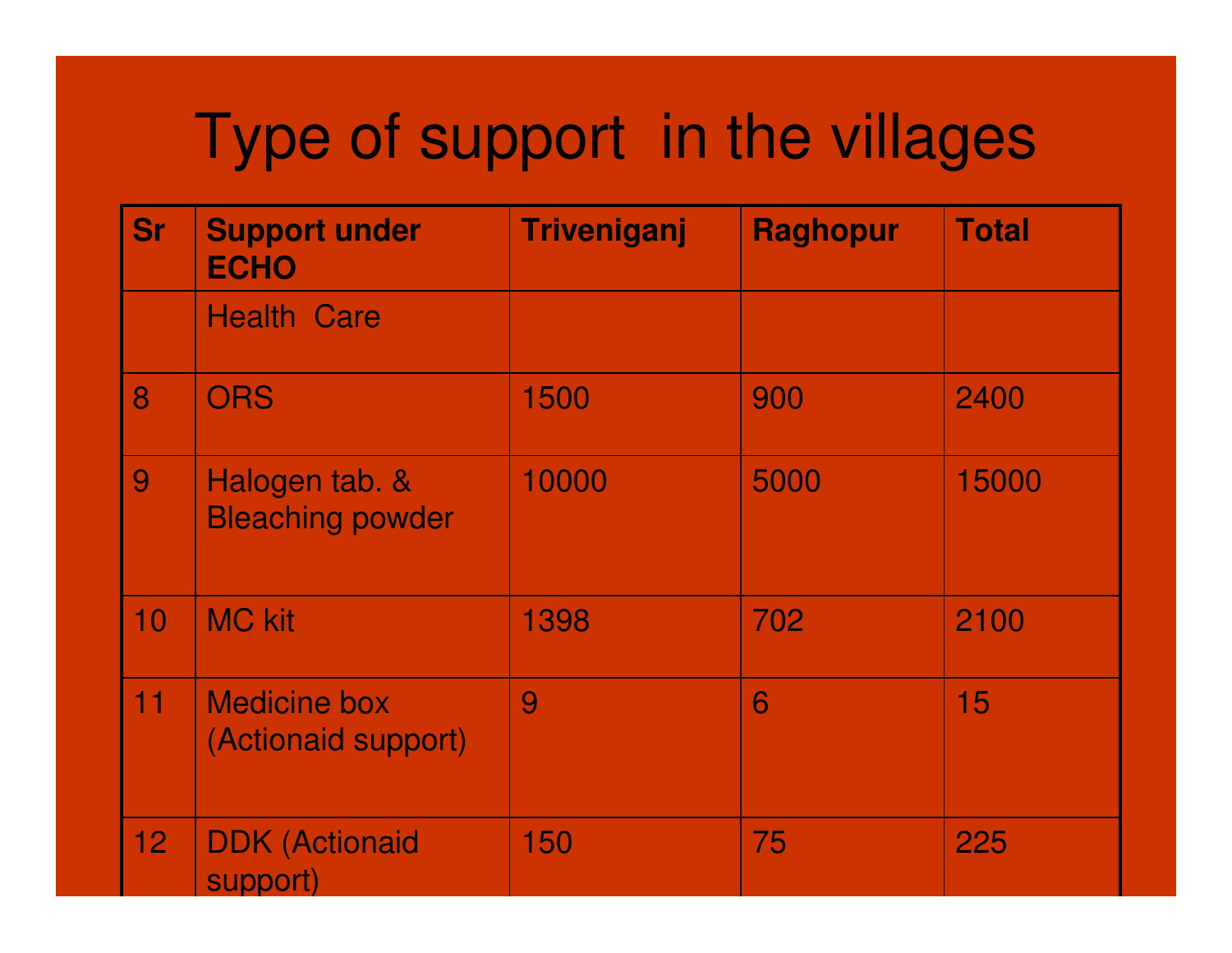## support in the villages

| <b>Sr</b>         | <b>Support under</b><br><b>ECHO</b>                                                  | Triveniganj | <b>Raghopur</b> | <b>Total</b> |  |  |
|-------------------|--------------------------------------------------------------------------------------|-------------|-----------------|--------------|--|--|
| <b>Family kit</b> |                                                                                      |             |                 |              |  |  |
| 13 <sup>°</sup>   | <b>Kitchen kit (Utensils</b><br>for total family)                                    | 914         | 607             | 1521         |  |  |
| 14                | <b>Buckets (2 for each</b><br>family)                                                | 1828        | 1214            | 3042         |  |  |
| 15 <sub>1</sub>   | <b>Household kit</b><br>(cloths, blankets, cot,<br>Mosquito net) for<br>total family | 914         | 607             | 1521         |  |  |
| 16                | <b>Temporary transit</b><br>shelter                                                  | 25          | 20              | 45           |  |  |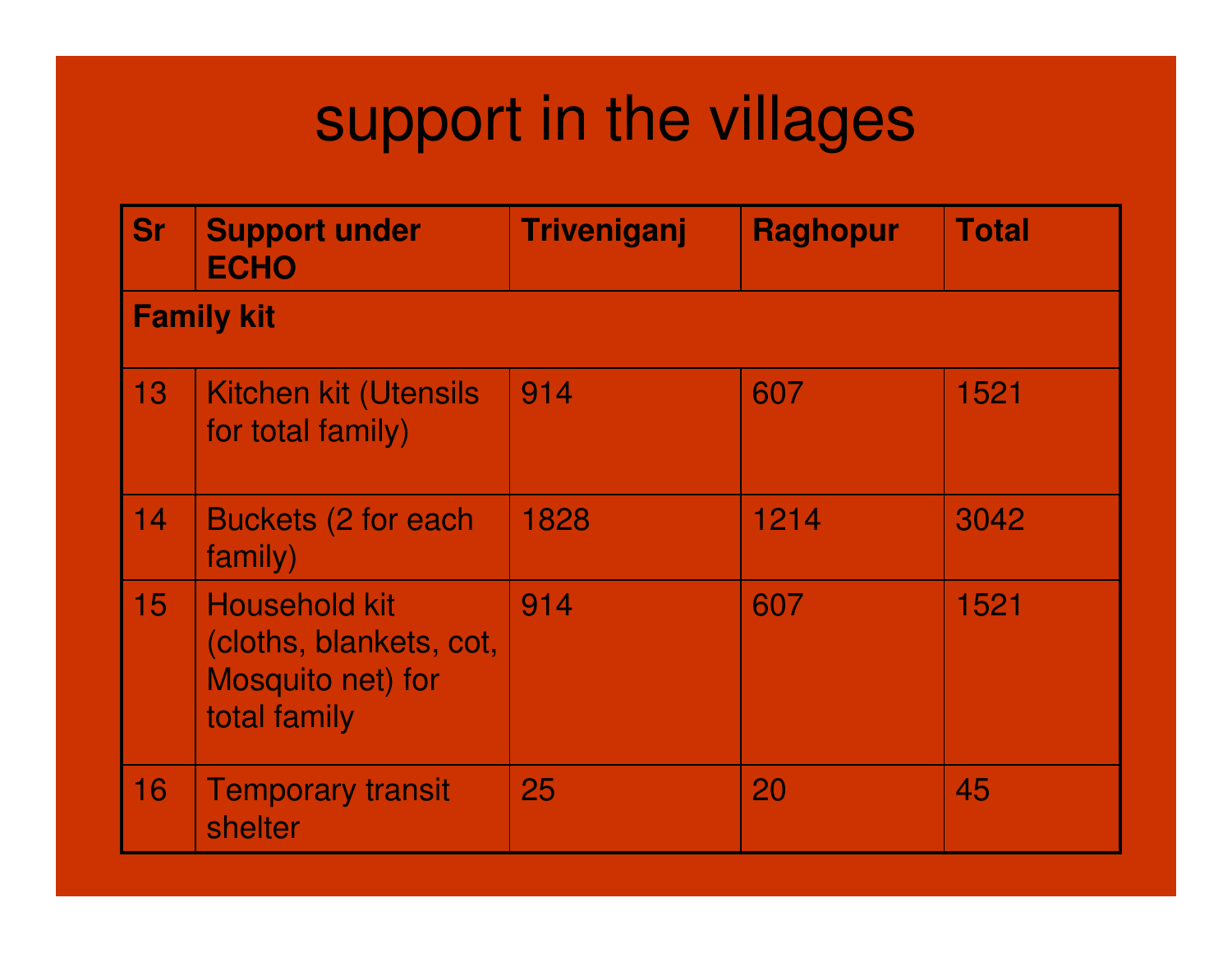# Livelihood support

- 225 families have been identified so far for following enterprises
- 1. Grocery shops,
- 2. Grocery shop
- 3. Cycle repairing
- 4. Bangle and cosmetic shop
- 5. Carpentry
- 6. Chana bhuja shops
- 7. Public address system
- 8. Bumboo work
- 9. Rickshaw thela
- 10. Tea stall
- 11. Readymade garments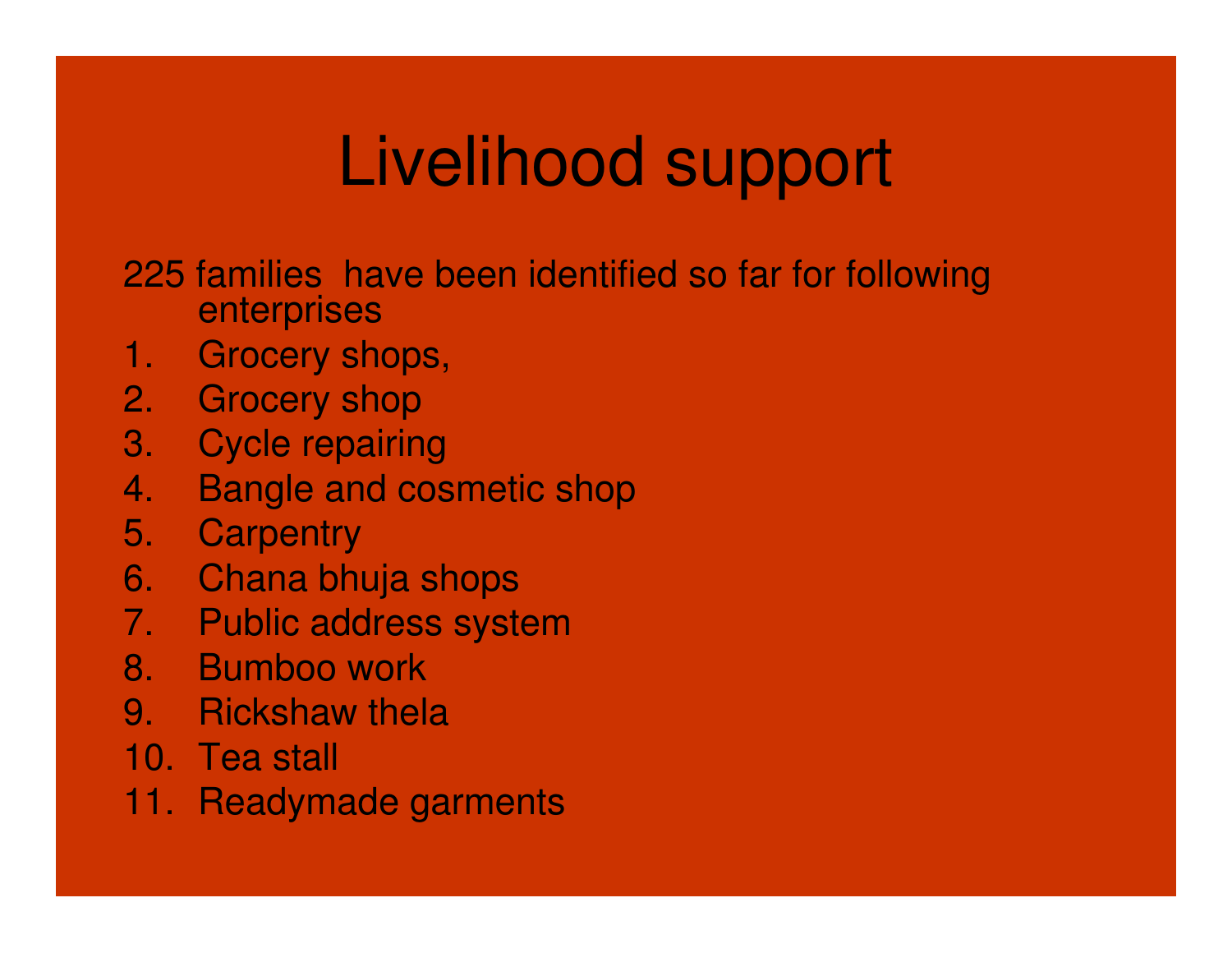# Nutritional value for 100 g

| Dry Ration kit   calorie<br>(gms)    |                | <b>Protein</b> | Fat               |
|--------------------------------------|----------------|----------------|-------------------|
| 400 Rice                             | 1384           | 28             | 2                 |
| 80 Pulse                             | 272            | 16             | 0.48              |
| <b>50 Oil</b>                        | 442.5          |                | 50                |
| 50 Salt                              | $\blacksquare$ | I              | $\mathbf{\Omega}$ |
| 0.05 Spice<br><b>&amp;condiments</b> | $\Omega$       |                | $\mathbf{\Omega}$ |
| <b>Total</b>                         | 2098.5         | 44             | 52.48             |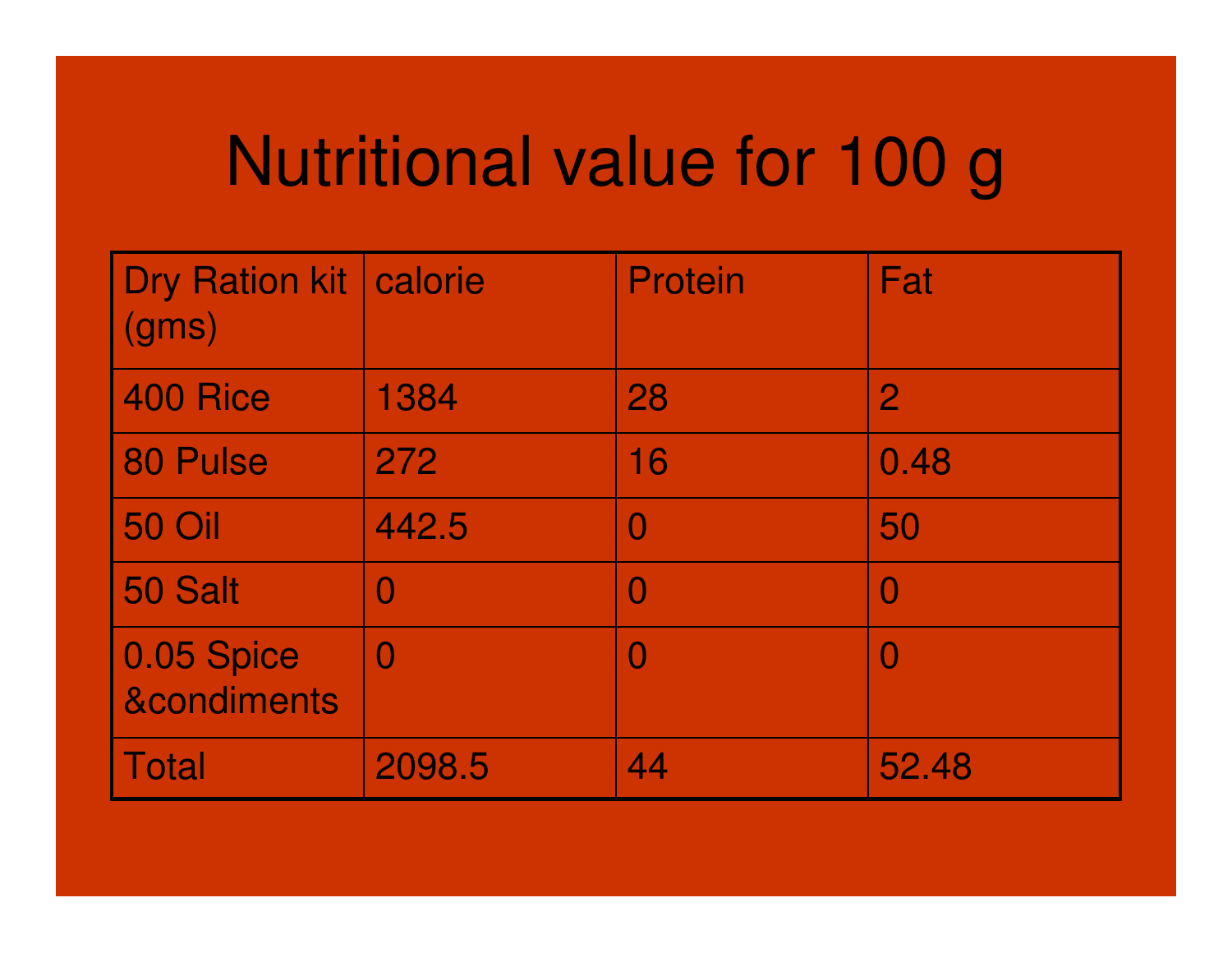# Kitchen kit

| <b>Item/per family</b>    | No.            |
|---------------------------|----------------|
| <b>Plate</b>              | $\overline{4}$ |
| <b>Bowl</b>               | $\overline{4}$ |
| <b>Glass</b>              | $\overline{4}$ |
| <b>Spoon Big</b>          | $\overline{2}$ |
| <b>Knife</b>              | 1              |
| Kadai                     | 1              |
| Degchi+cover              | 1              |
| <b>Tawa</b>               | 1              |
| <b>Steering spoon</b>     | 1              |
| Chimta                    | 1              |
| Parat                     | 1              |
| <b>Belan &amp; Chakla</b> | 1              |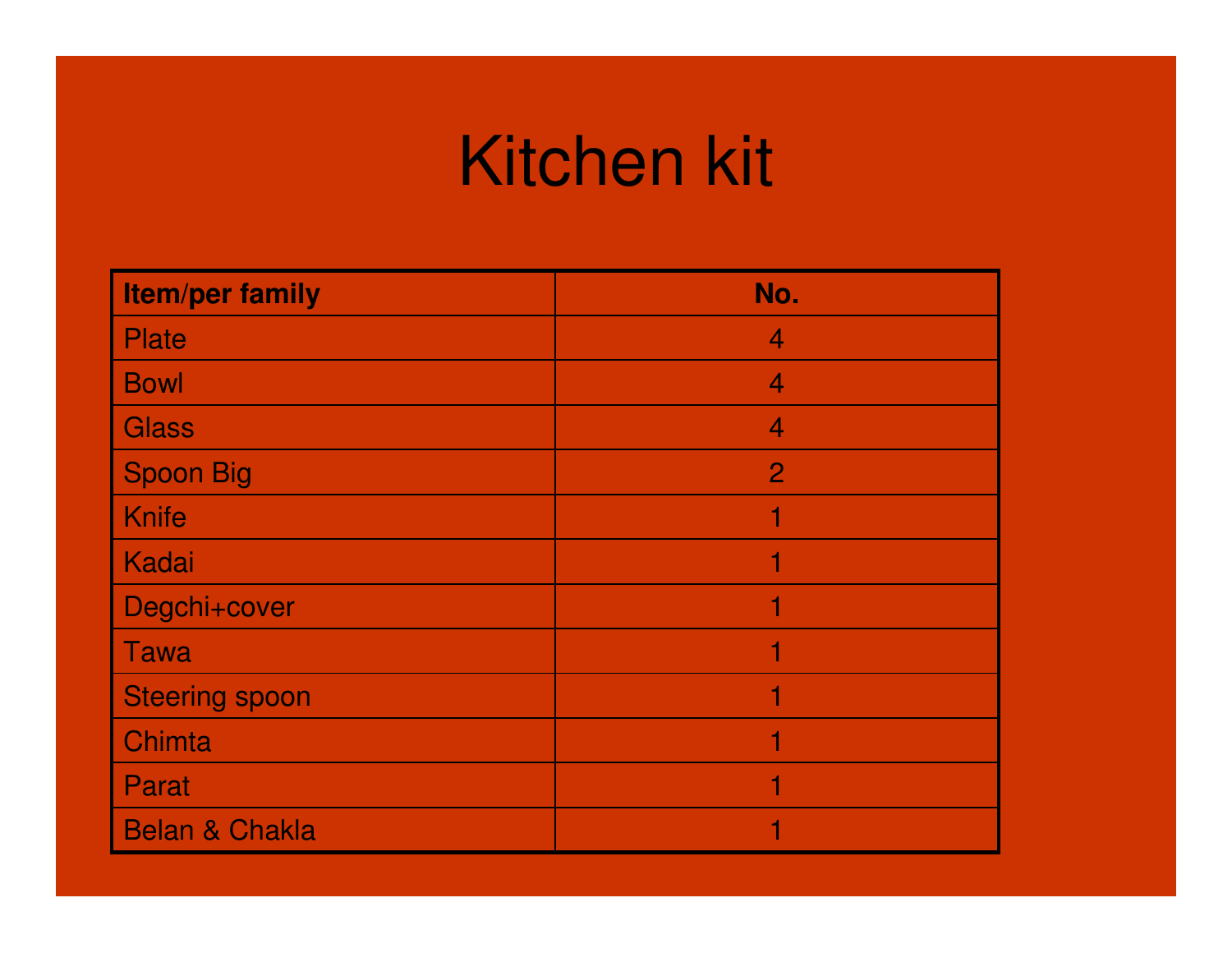# Household kit

| Item / per family                | No.            |
|----------------------------------|----------------|
| <b>Bucket with cover 20 ltrs</b> |                |
| <b>Bucket 10 ltrs</b>            |                |
| <b>Mugs</b>                      | $\overline{2}$ |
| Lantern                          |                |
| Lungi + Gamcha                   |                |
| Saree+pettycoat+blouse           | 1              |
| <b>Dress for children</b>        | $\overline{3}$ |
| <b>Blanket</b>                   | $\overline{2}$ |
| Cot                              | $\overline{2}$ |
| <b>Musquito net</b>              | $\overline{2}$ |
| <b>Bedsheet</b>                  | $\overline{2}$ |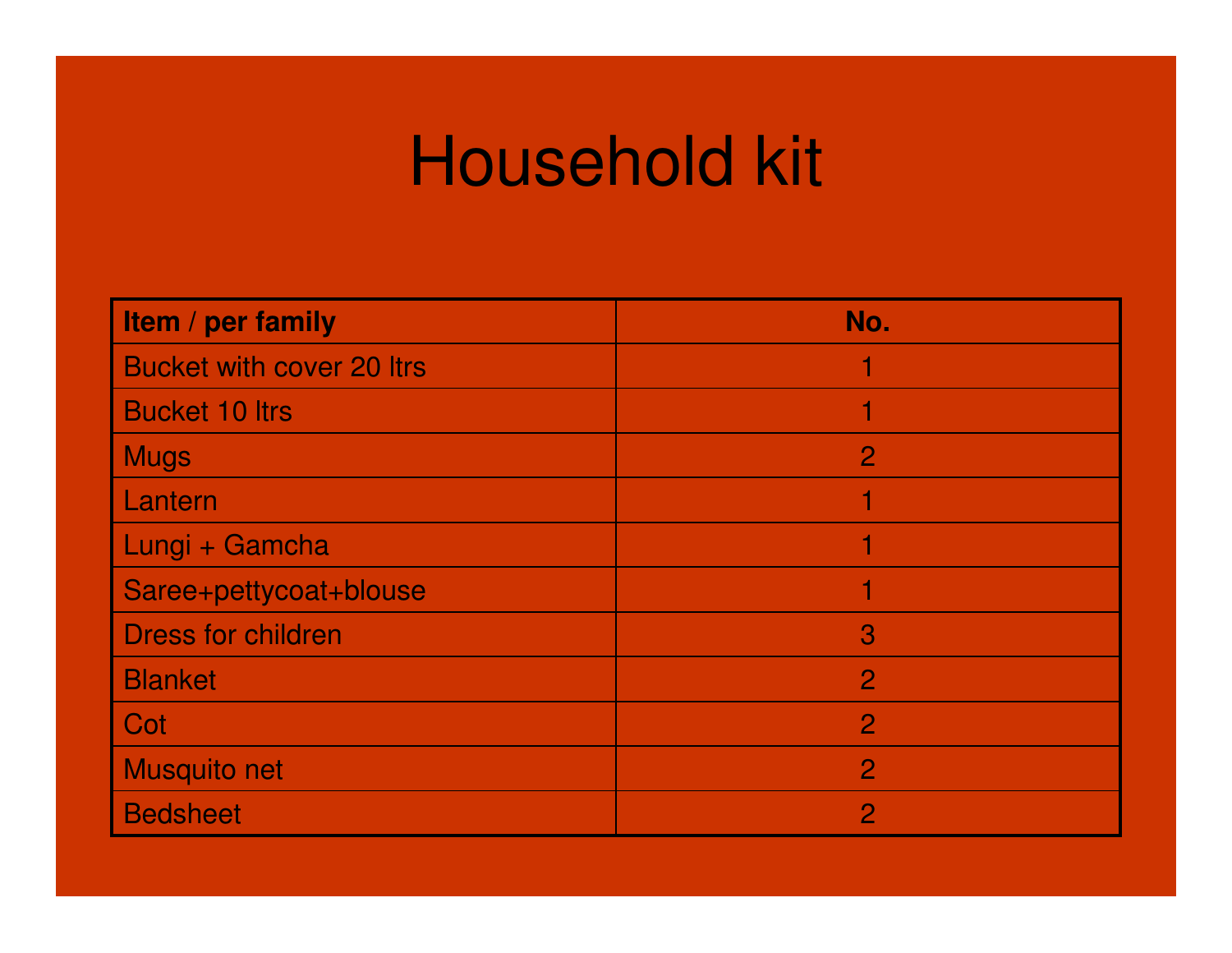## Approach

- Regular meeting with community (weekly)
- PVA (Participatory Vulnerability Analysis) for identification of vulnerable for temporary transit shelter, livelihood, and cash for work programme
- Selection of community volunteers for women's security at camps
- Special care to women's need
- Establishment of ORS Depot in the villages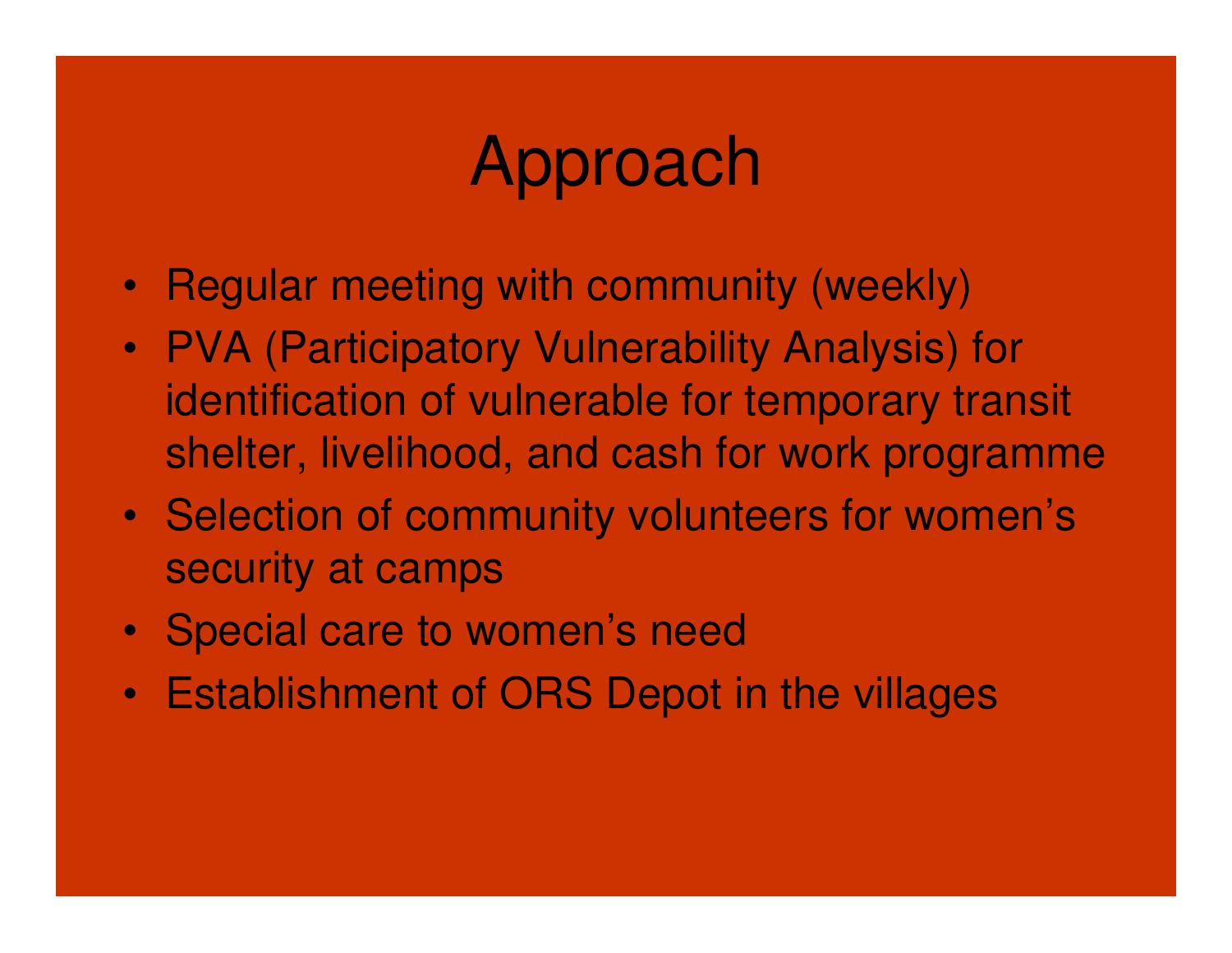# Approach

- Capacity building of villagers through training and counseling
- Use of local resources ( human as well as material)
- Formation of women and adolescent girls group in each village for awareness regarding women specific problems
- Participation in meetings of government as well as inter agency meeting
- Involvement of Panchayats especially Gram Sabhas.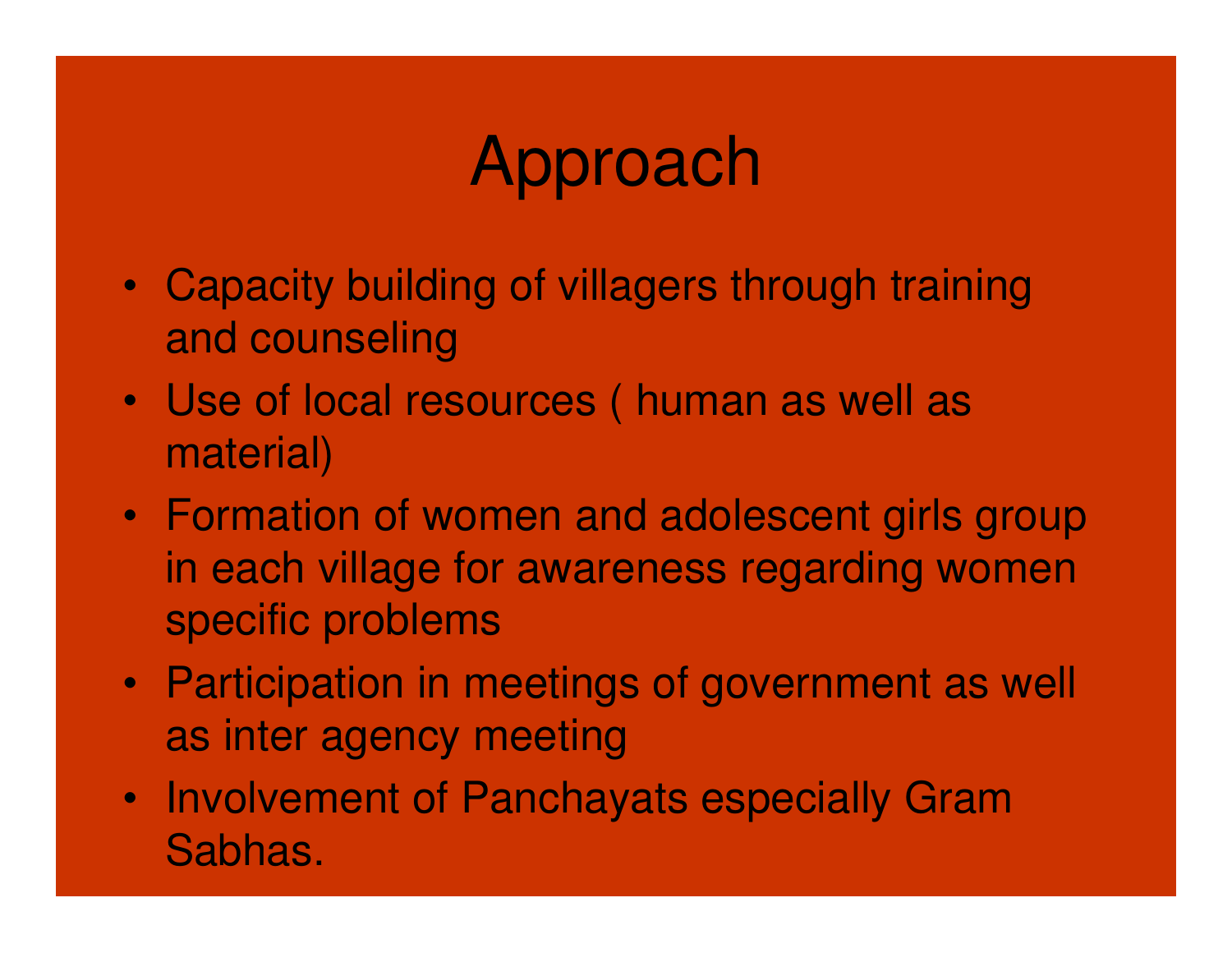# PVA (Participatory Vulnerability Analysis

- •Dependency (member in the family)
- Social (caste-SC,ST,EBC,OBC,General, Religion-Minority)•
- •Economic
- 1. Land (irrigated, non irrigated)
- 2. Livelihood (unemployed, job-local, migrated , business)
- 3. Cattle (Cow, Buffalow, goat, Pig)
- 4. House (pucka,katcha,katrain,jhopari)
- 5. Machine (tracter,pump,motor bike
- •**Diversity**
- 1. Physical disability
- 2. Widow
- 3. Separated
- 4. Aged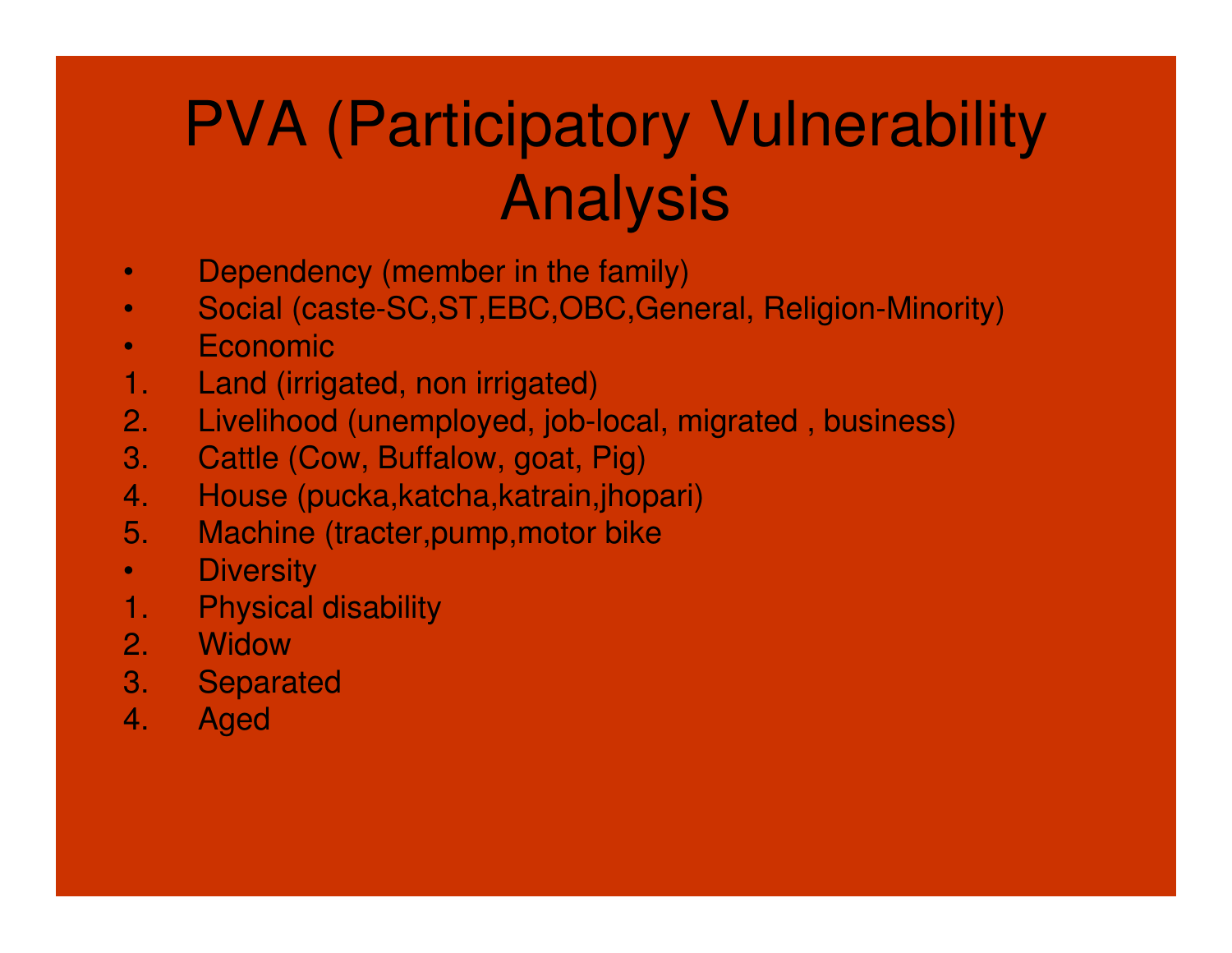#### Points allotted for different category

- •**Dependency** (member in the family): {(0-5)-3, (6-10)-2, (11-15)-1}
- $\bullet$ **Social** (Minority-0, SC-0, ST-0,EBC-1, OBC-2, GEN-3)
- •**Economic**

**Land** {(0-1 kattha)-1, (10-1 bigha)-2, (2-5 bigha)-3, (5-10 bigha)-4, irrigated-1,non irrigated-2)}

**Livelihood :** (unemployed-0, small local job-1, migrated-2 , big local job-3, private job-4, govt. job-5, small local business-1, big local business-2)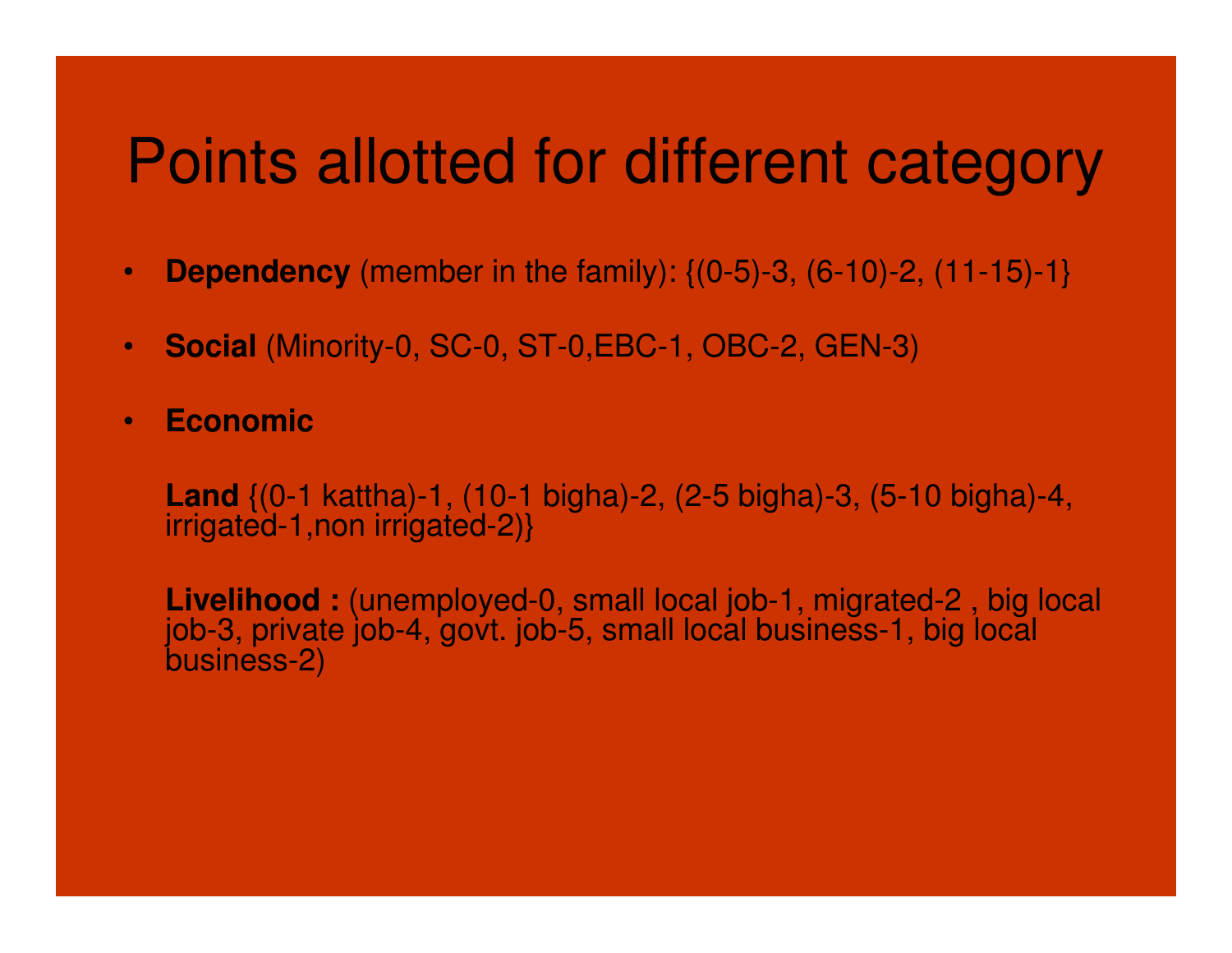#### Points allotted for different category

**Cattle : {(**Cow, Buffalo, goat, Pig)1-2=1, (Cow, Buffalow, goat, Pig)3-5=2, $(Cow, Buffalo, goat, Fig)6-10=3,$ 

**House** : ( damaged jhopari-0, good jhopari-1, katrain-3, Indira awas-4, puccka- 5)

**Machine** : (thrasor/pump-4, tractor-5)

**Diversity** : (head of the family widow/disabled-(-3), Aged also<br>ainals (3), Any disabled in family (-1) single- $(-2)$ , Any disabled in family- $(-1)$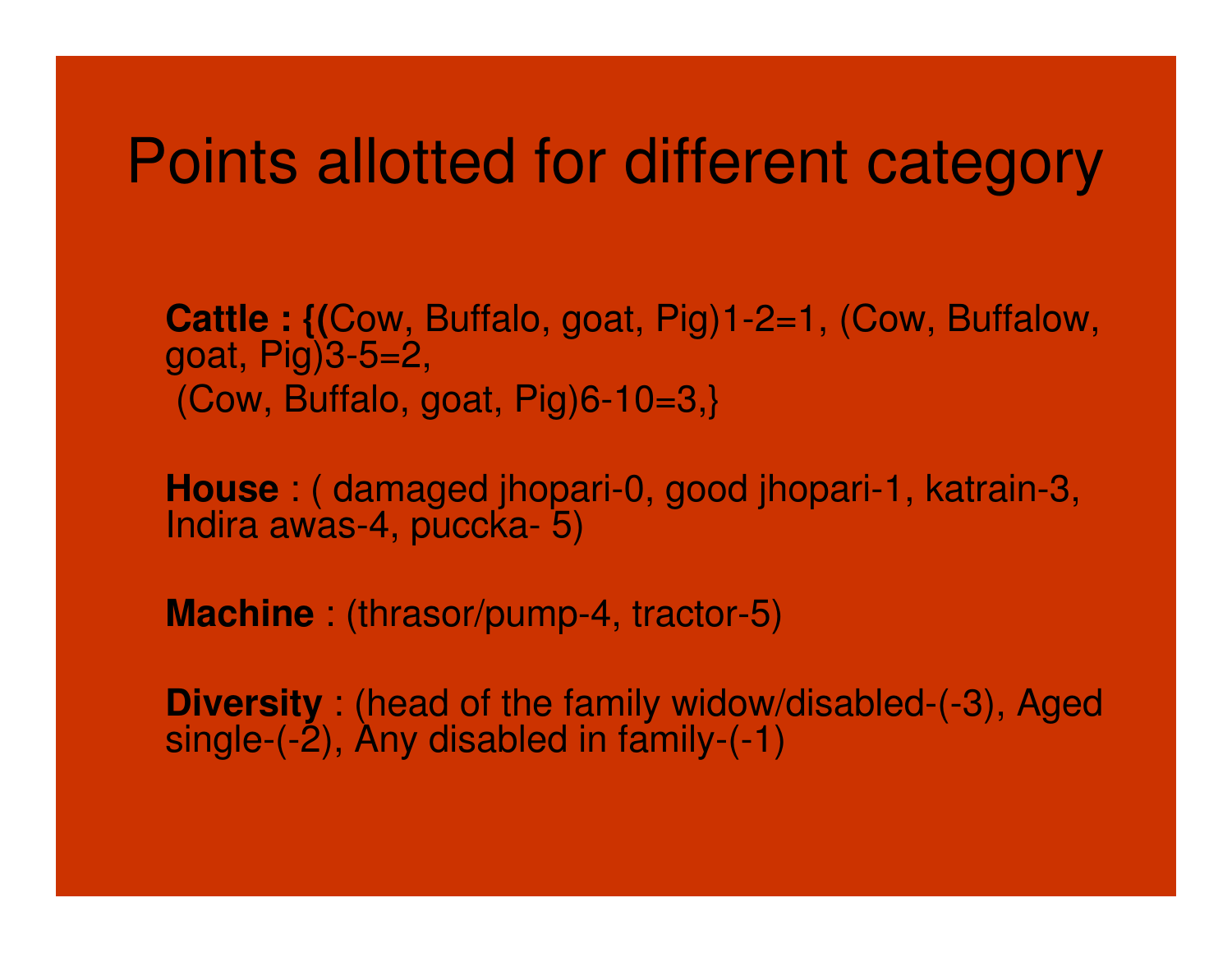## Some key achievements

- We were able to reach the needy population when they were in need especially the unreached
- We reached into the villages by September last week
- Immediate installation of hand pumps and provision of halogen tabs. in the camps helped out in preventing waterborne diseases
- Health camps prevented health problems
- Diarrhea could be prevented after the intervention
- We were able to pressurize the state Government for withdrawing unnecessary guidelines issued by the district administration
- Women are organised in the villages- made pressure to resume schools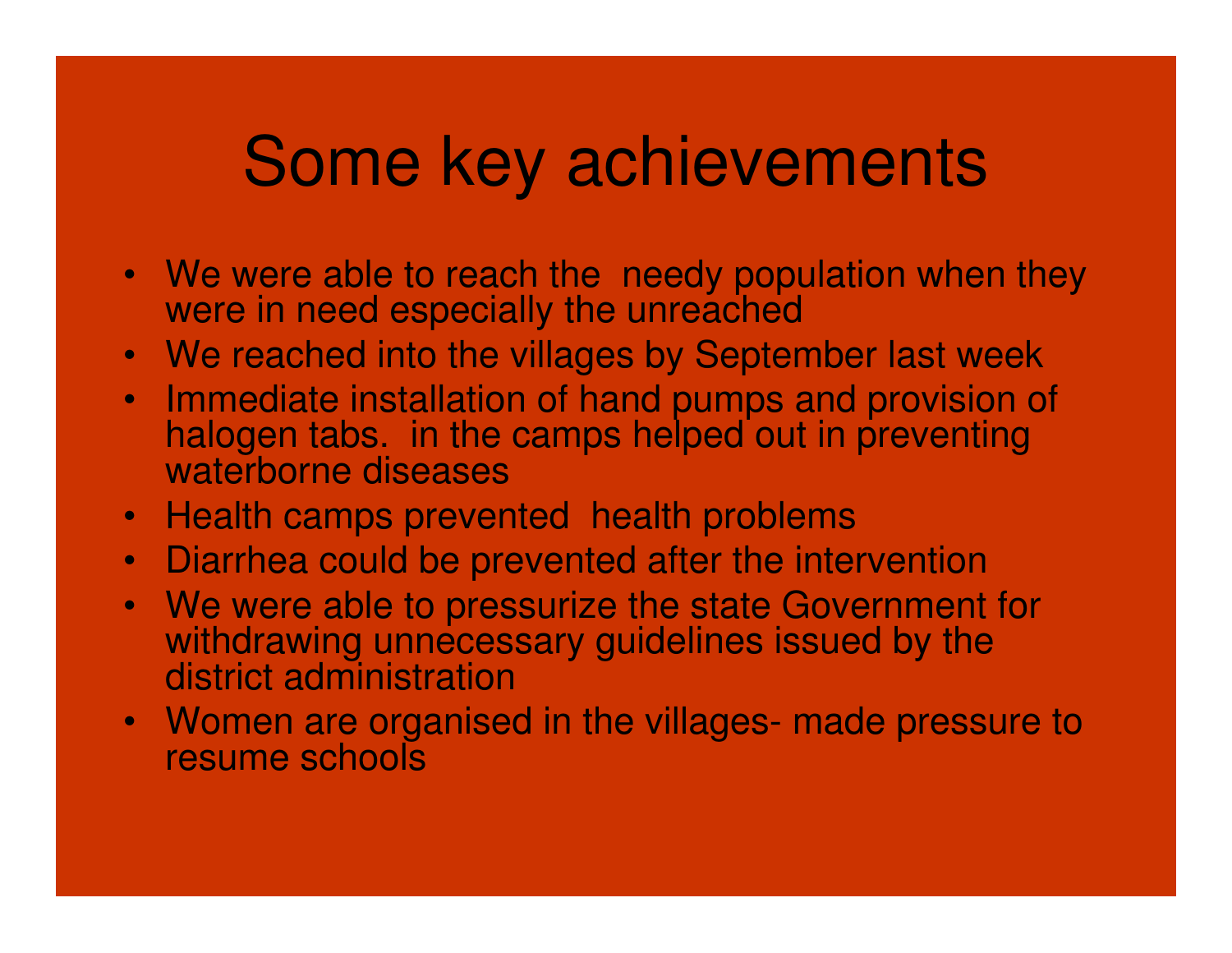## Future interventions

- Immediate cash support to the families in terms of cash for work- It would prevent them from money lenders
- $\bullet$ Land reclamation is required for the small farmers
- Agriculture input support to marginal and small farmers •
- $\bullet$ Support for resuming livelihood options
- $\bullet$ Strengthening of the institutions for making it functional
- Renovation of water bodies especially sources of safe drinking water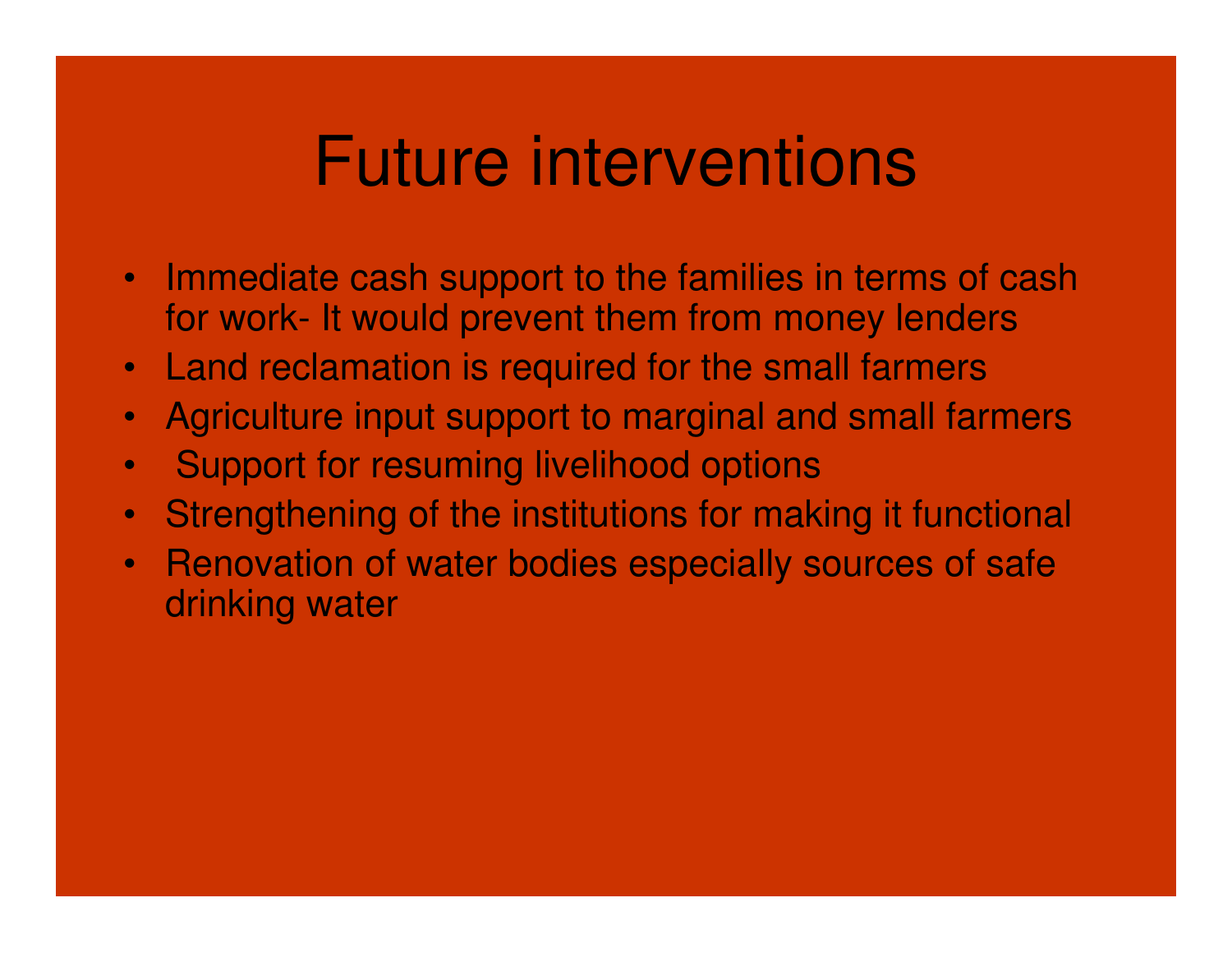## Future..

- Preparedness Community based volunteers in the villages , making availability of boats
- High platform hand pumps well
- $\bullet$  Improved traditional shelter- Advocacy for Indira Aawas
- Homestead land
- Appropriate targeting
- Expansion in Chhatapur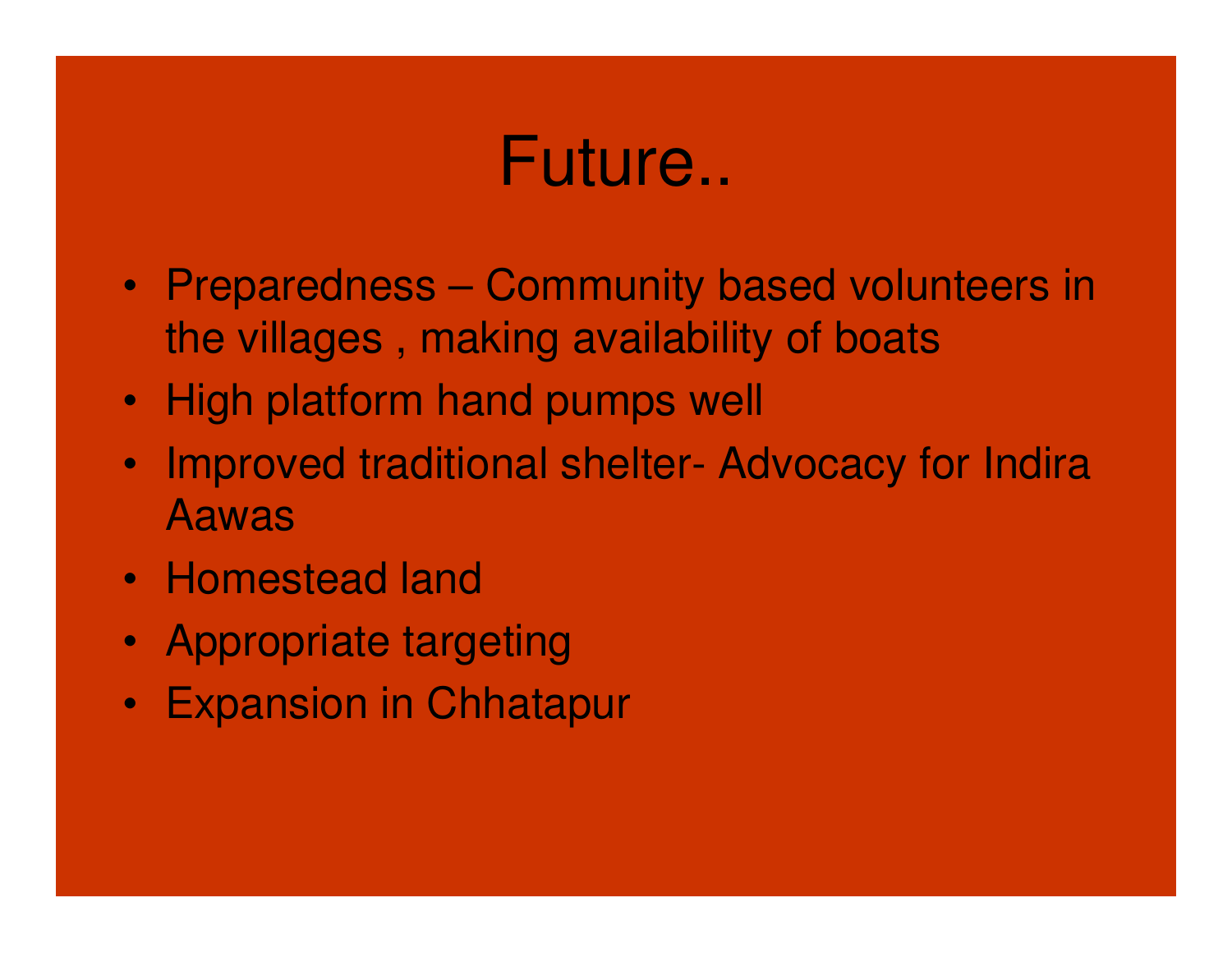#### Need for advocacy

- Speedy implementation of NREGA- One round discussion with the Principal Secretary conducted
- Real assessment of damage job loss to be includedand loss of livestock to be reassessed
- For favorable atmosphere of work
- • Making the institutions functional – Schools, Health Centres, ICDS, PDS
- A 'system' approach to river management keeping in view the dynamic equilibrium of rivers and based on peoples experience/perspective of flood management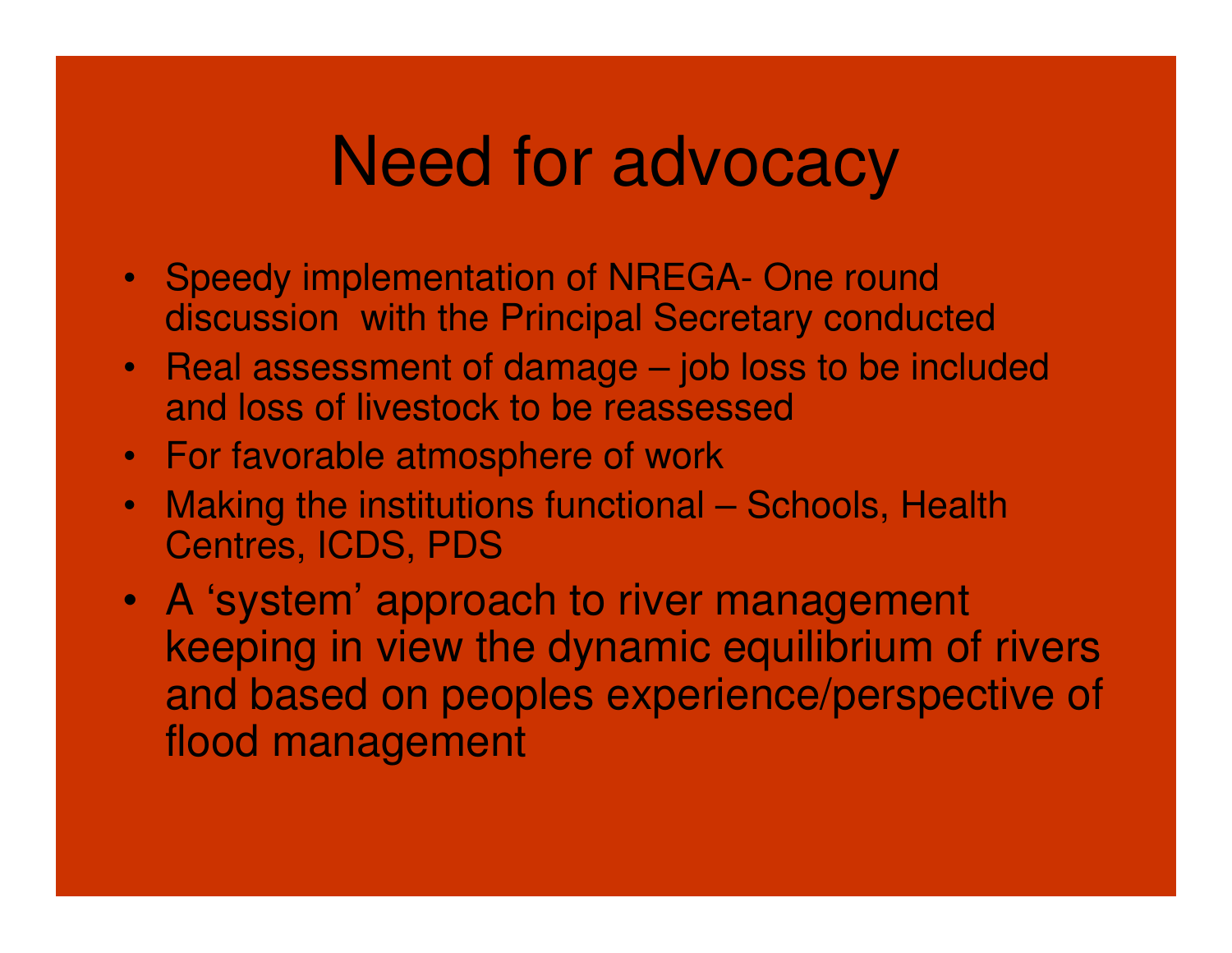## Advocacy

Flood problems are results of (a) wrong science, (b) wrong conduct and, (c) wrong institutionalization in flood management

- generated a 'false sense of security' amongst the people and reduced the resilience of the people to floods
- Advocacy for relief as entitlement right to life not on the whims of state